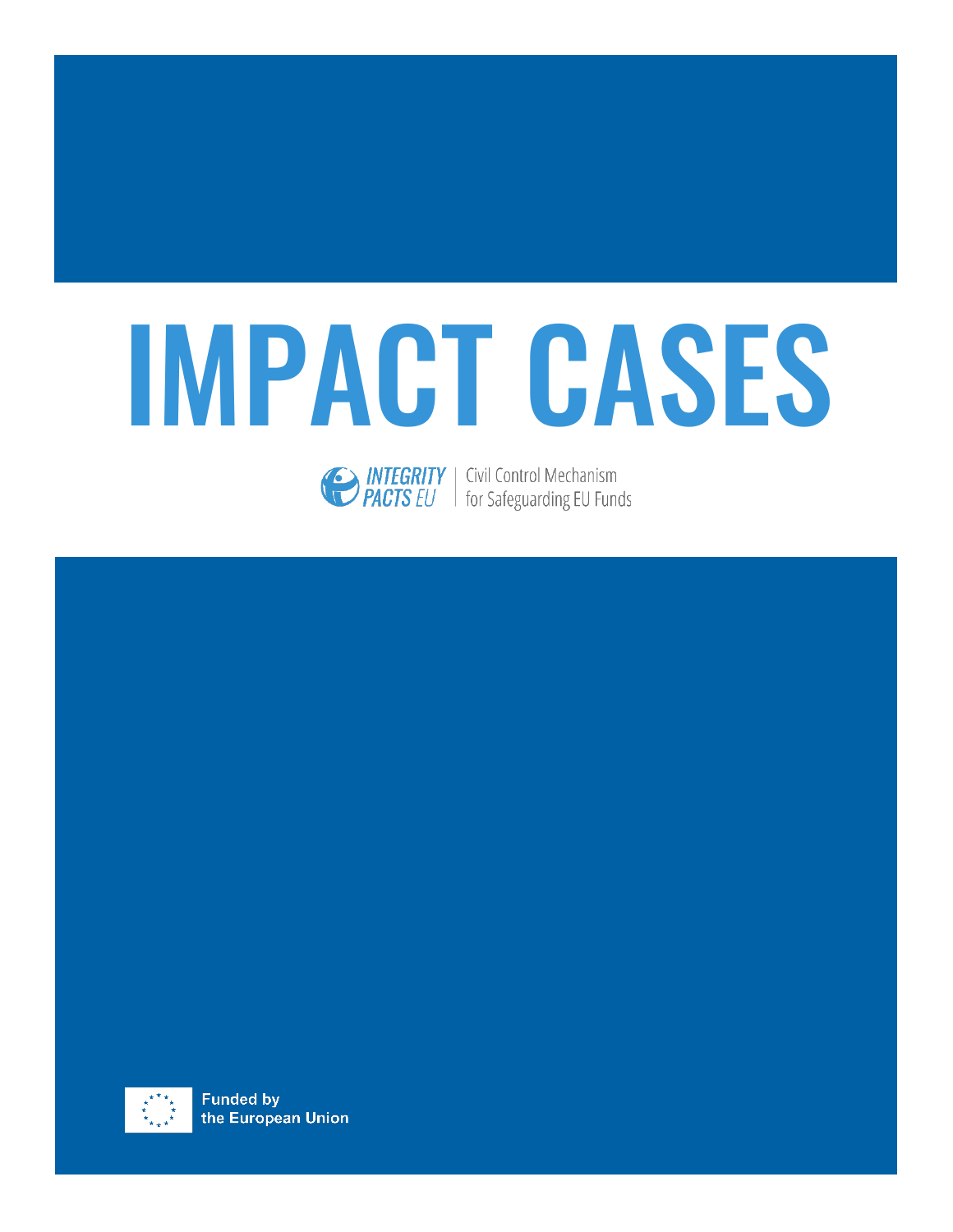This collection of impact cases was developed by Transparency International in the framework of the project *Integrity Pacts – Civil Control Mechanism for Safeguarding EU Funds, Phase 2* funded by the European Union. The publication exclusively reflects the views of its authors and does not constitute an expression of the European Commission's views. The European Commission is not liable to or answerable for any use of the content herein.

The *Integrity Pacts – Civil Control Mechanism for Safeguarding EU Funds* project has brought together government agencies, civil society and the private sector in 11 EU countries, to ensure that 18 major public contracts were designed and implemented to the highest possible standards of transparency and accountability.

Every effort has been made to verify the accuracy of the information contained in this report. All information was believed to be correct as of 16 July 2021. However, Transparency International cannot accept responsibility for the consequences of its use for other purposes or in other contexts.

#### **[transparency.org/integritypacts](https://www.transparency.org/en/projects/integritypacts)**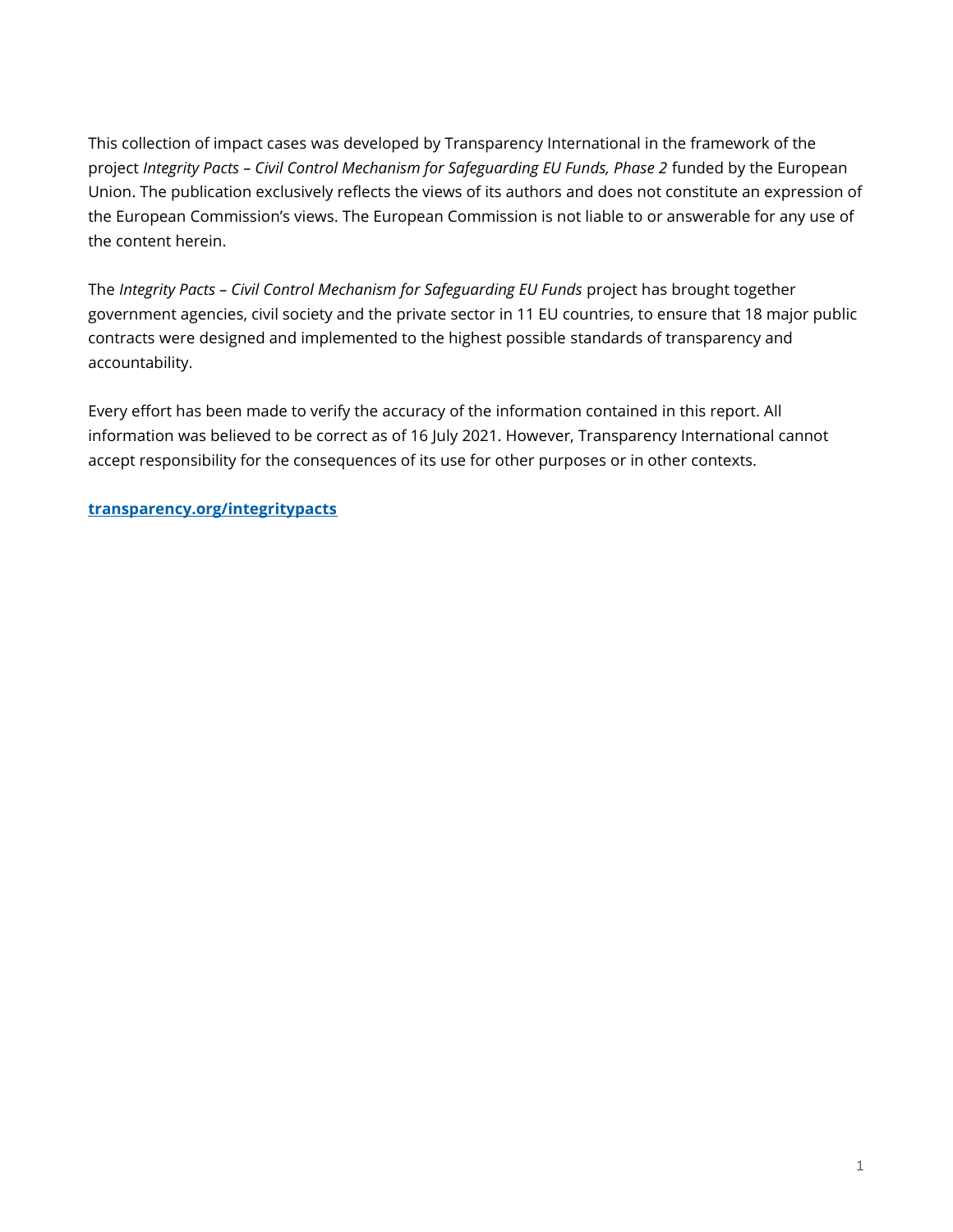## **TABLE OF CONTENTS**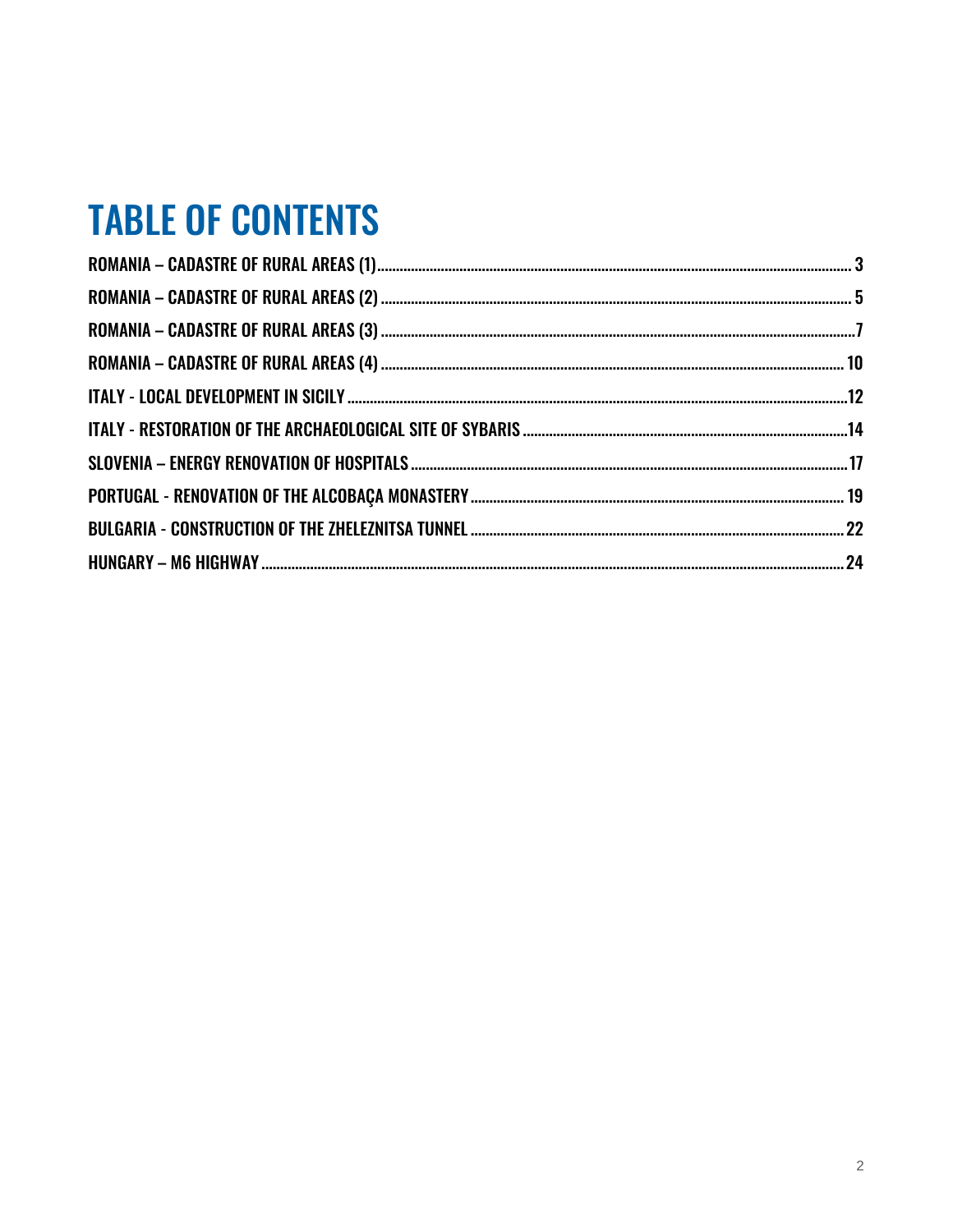## <span id="page-3-0"></span>INTEGRITY PACTS EU'S IMPACT CASE 01 ROMANIA – CADASTRE OF RURAL AREAS (1)

REVISING A CHALLENGING CONTRACTING STRATEGY

| Country                  | Romania                                                                                                                                                                                                                                                |
|--------------------------|--------------------------------------------------------------------------------------------------------------------------------------------------------------------------------------------------------------------------------------------------------|
| Project                  | Cadastre of rural areas (RO)                                                                                                                                                                                                                           |
| Project description      | Provision of technical assistance to increase land registration in rural areas<br>in Romania, aiming to register about 5.758.314 hectares in 660 territorial<br>administrative units/localities.                                                       |
| IP signature date        | 20/11/2017                                                                                                                                                                                                                                             |
| Contracting authority    | Agenția Națională de Cadastru și Publicitate Imobiliară (National Cadastre<br>Agency, NCA)                                                                                                                                                             |
| Managing authority       | Ministerul Dezvoltării, Lucrărilor Publice și Administrației (Managing<br>Authority for the Regional Operational Programme)                                                                                                                            |
| Monitoring organisations | Transparency International Romania, Institute for Public Policy                                                                                                                                                                                        |
| Procedures monitored     | 1                                                                                                                                                                                                                                                      |
| Contracts awarded        | Several (framework contract)                                                                                                                                                                                                                           |
| Project stage            | Implementation                                                                                                                                                                                                                                         |
| Impact case categories   | (1) Promote better value for money<br>(2) Enhance transparency and accountability<br>(3) Foster project timeliness<br>(4) Increase access and participation of citizens<br>(5) Encourage competition and fairness<br>(6) Support institutional changes |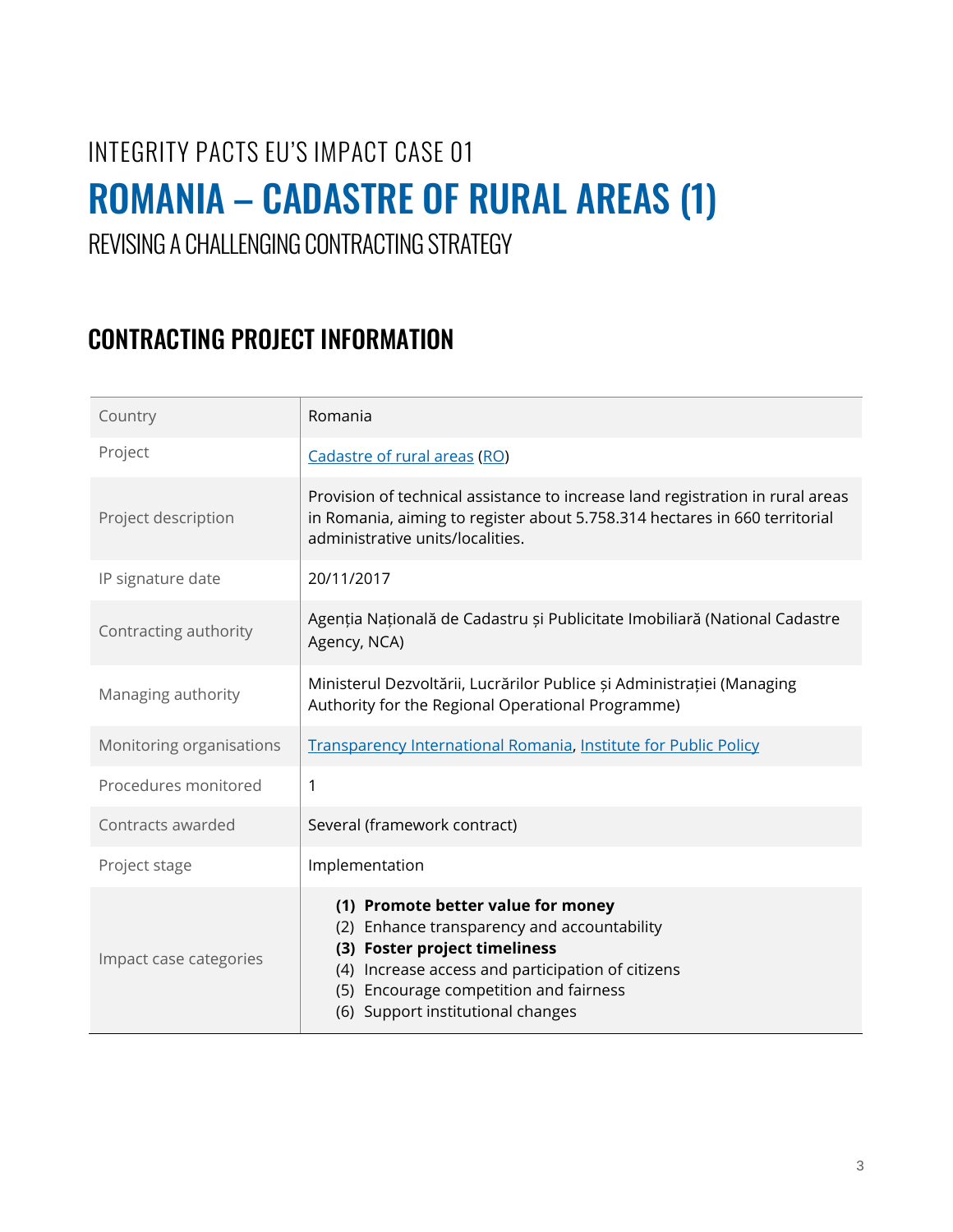Romania faces a challenging backlog in land registration. The country's regulation on the matter mandates a lengthy and costly procedure, which deters registration, particularly in the poorest municipalities and rural areas. With the support of the European Union (EU), Romania's National Cadastre Agency (NCA) has revamped efforts to address the barriers stopping people from registering land and launched a new contracting project to recruit specialised firms to support rural communities throughout the process. Firms are expected to provide assistance for different tasks such as measuring land, reviewing existing legal records, compiling the preliminary land register, and following the formal procedure until the final approval of the local cadastre.

While the contracting project was based on earlier experiences, the NCA had to adjust it in line with market conditions at the time and address shortcomings of the previous contracts. Faced with this challenging task, they agreed to integrate an Integrity Pact (IP) into the project.

During the first stage, Transparency International Romania and the Institute for Public Policy (IPP) – acting as the IP's independent monitors – discussed tendering documentation and existing challenges with the NCA. The monitors provided recommendations that improved the contracting strategy and tendering documentation. Among these were:

- **- Improving selection criteria in line with the project's needs and constraints.** The original project only considered price as the key criterion for selecting the winning bidders. TI Romania and the IPP suggested additional quality criteria. Since increasing the pace of the registration was critical, NCA added estimated completion time as a criterion for selecting the contractor.
- **- Adding deterring contract penalties**. TI Romania and the IPP reviewed the drafting of contract penalties and suggested adding a penalty for implementation delays. They believed that this would foster a timely response to the needs of the different communities and beneficiaries. After some analysis, the NCA agreed on the proposal and added penalties in case of failure to meet contractual obligations according to the established schedule.
- **- Securing General Data Protection Regulation (GDPR) compliance**. Since land registration is a sensitive issue and may imply collecting personal data, TI Romania and the IPP alerted the NCA about compliance with the EU's GDPR. The NCA and the independent monitors then reached out to the responsible authority in the country for personal data protection and scheduled a set of meetings. These allowed the NCA to review the tender and draft contract's provisions on this matter and avoid breaching data privacy regulation.

Thanks to the Integrity Pact implemented on the cadastre project in Romania, the contracting authority revised the contracting strategy that was proving to be challenging, improve the selection criteria in line with the project's needs and constraints, improve timely delivery by imposing deterring contract penalties, and ensure GDPR compliance, a sensitive issue in the field of land registration. This in turn **promoted better value for money** and **fostered project timeliness.**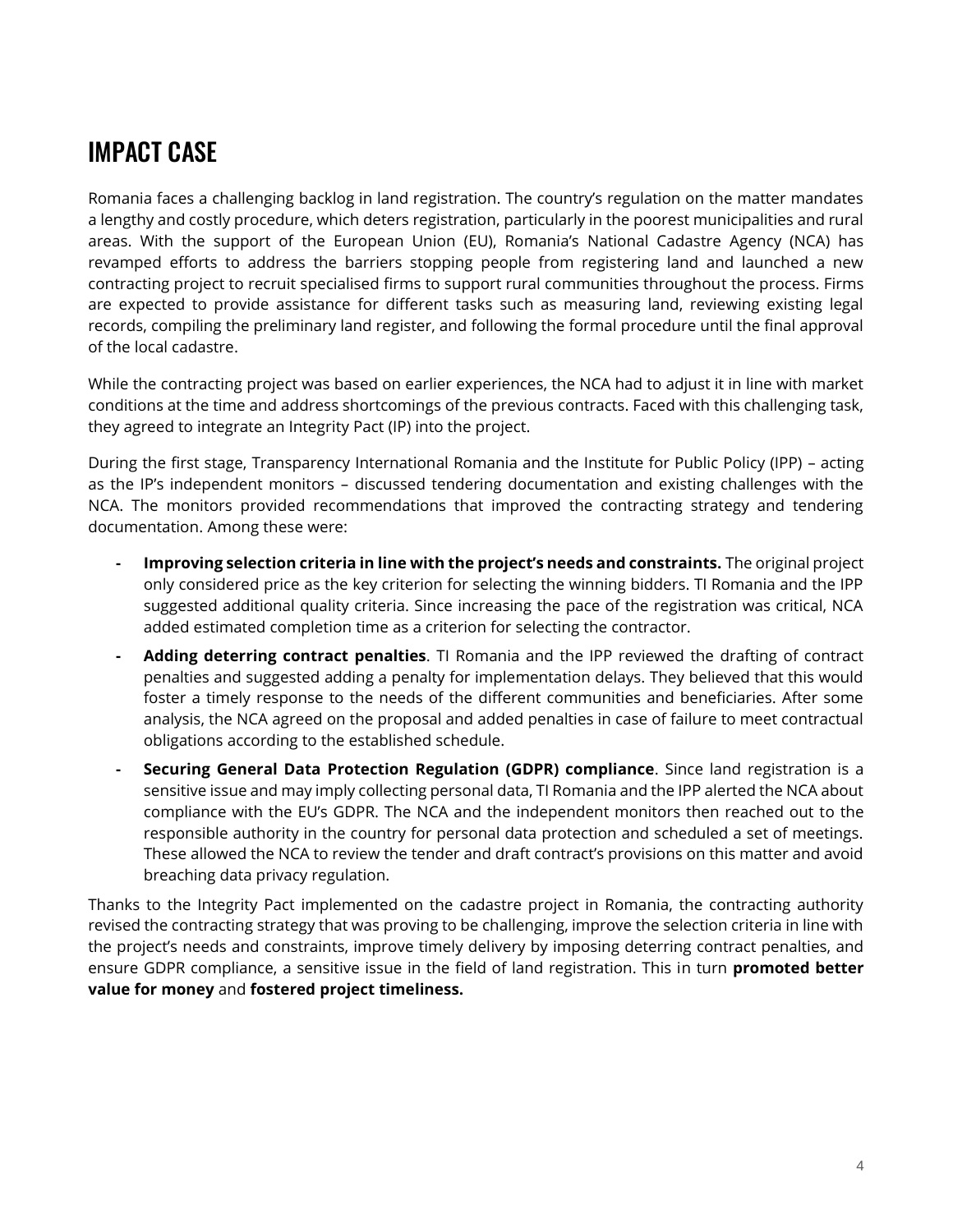## <span id="page-5-0"></span>INTEGRITY PACTS EU'S IMPACT CASE 02 ROMANIA – CADASTRE OF RURAL AREAS (2)

BRINGING THE MARKET CLOSER

| Country                  | Romania                                                                                                                                                                                                                                                         |
|--------------------------|-----------------------------------------------------------------------------------------------------------------------------------------------------------------------------------------------------------------------------------------------------------------|
| Project                  | Cadastre of rural areas (RO)                                                                                                                                                                                                                                    |
| Project description      | Provision of technical assistance to increase land registration in rural areas<br>in Romania, aiming to register about 5.758.314 hectares in 660 territorial<br>administrative units/localities.                                                                |
| IP signature date        | 20/11/2017                                                                                                                                                                                                                                                      |
| Contracting authority    | Agenția Națională de Cadastru și Publicitate Imobiliară (National Cadastre<br>Agency, NCA)                                                                                                                                                                      |
| Managing authority       | Ministerul Dezvoltării, Lucrărilor Publice și Administrației (Managing<br>Authority for the Regional Operational Programme)                                                                                                                                     |
| Monitoring organisations | Transparency International Romania, Institute for Public Policy                                                                                                                                                                                                 |
| Procedures monitored     | 1                                                                                                                                                                                                                                                               |
| Contracts awarded        | Several (framework contract)                                                                                                                                                                                                                                    |
| Current stage            | Implementation                                                                                                                                                                                                                                                  |
| Impact categories        | (1) Promote better value for money<br>Enhance transparency and accountability<br>(2)<br>Foster project timeliness<br>(3)<br>Increase access and participation of citizens<br>(4)<br>(5) Encourage competition and fairness<br>(6) Support institutional changes |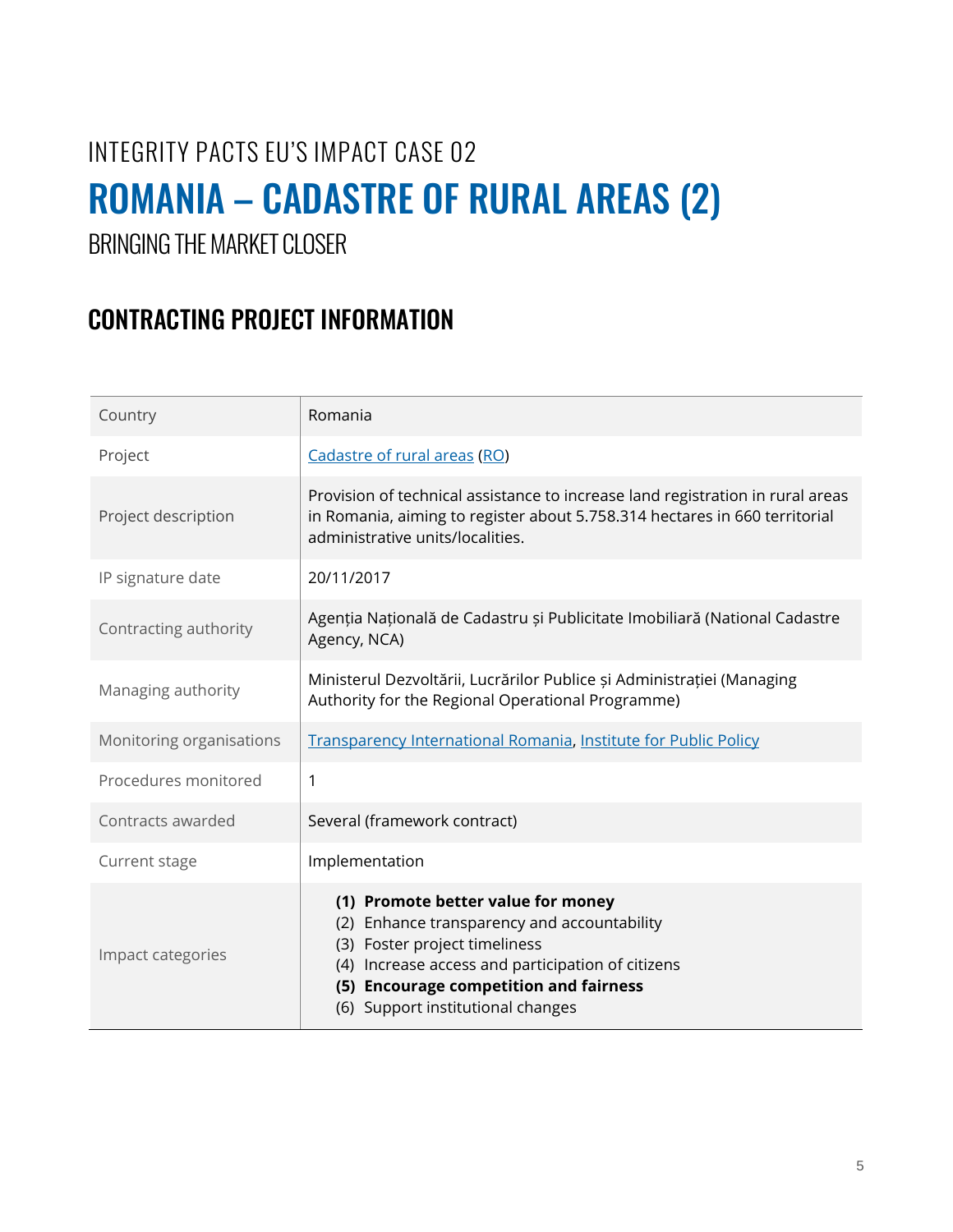Romania faces a challenging backlog in land registration. The country's regulation on the matter mandates a lengthy and costly procedure, which deters registration, particularly in the poorest municipalities and rural areas. With the support of the European Union (EU), Romania's National Cadastre Agency (NCA) has revamped efforts to address the barriers stopping people from registering land and launched a new contracting project to recruit specialised firms to support rural communities throughout the process. Firms are expected to provide assistance for different tasks such as measuring land, reviewing existing legal records, compiling the preliminary land register, and following the formal procedure until the final approval of the local cadastre.

The project preparation began in 2014, and in 2016, Transparency International Romania and the Institute for Public Policy (IPP) started collaborating with the NCA, eventually becoming independent monitors.

By then, the contracting strategy had already been discussed and revised several times because interest for some of the project's lots and municipalities was low. For instance, of the 36 lots in the first tender, only 11 received an offer, and in the end, it was only possible to award a contract in seven.

TI Romania and the IPP noted that it was critical to engage with the market to identify solutions. They proposed **a market consultation** to reach out to the different firms in this field and discuss the incentives and barriers for their participation. Based on the information obtained, the contracting strategy could then be adapted to achieve better results.

Additionally, the monitors suggested **measures to grant transparency and fairness** during this process. Engaging with the market can be a sensitive issue in government contracting since public officials fear that their interactions are perceived as unfair or problematic. Having an independent observer supporting this activity can make the process more open and add incentives for private firms to participate and share relevant information.

After months of discussions and planning, the NCA conducted a market consultation at the end of 2019 and the beginning of 2020. It met with different firms and business associations and confirmed key issues. Crucial among them was the value of the price estimations for some of the lots, which were not high enough to grant enough profit to attract bidders. Also, it emerged that the payments calendar in each contract did not provide enough cash flow to contractors and generated delays. Based on this information, the NCA adjusted their estimations and increased the contract value for some lots by using savings from others and changed the deliveries and payment calendar in the procurement terms of reference. The effects were soon noticed. In the 2018-2019 tenders, 15 to 30% of the lots received an offer. In 2020, it increased to 40–50% of the lots.

Thanks to the Integrity Pact implemented on the cadastre project in Romania, the monitoring mechanism allowed the contracting authority to consult the market in a transparent way, markedly improving the companies' response to the tender. Monitors' involvement has **encouraged competition and fairness** on the project and promoted **better value for money**.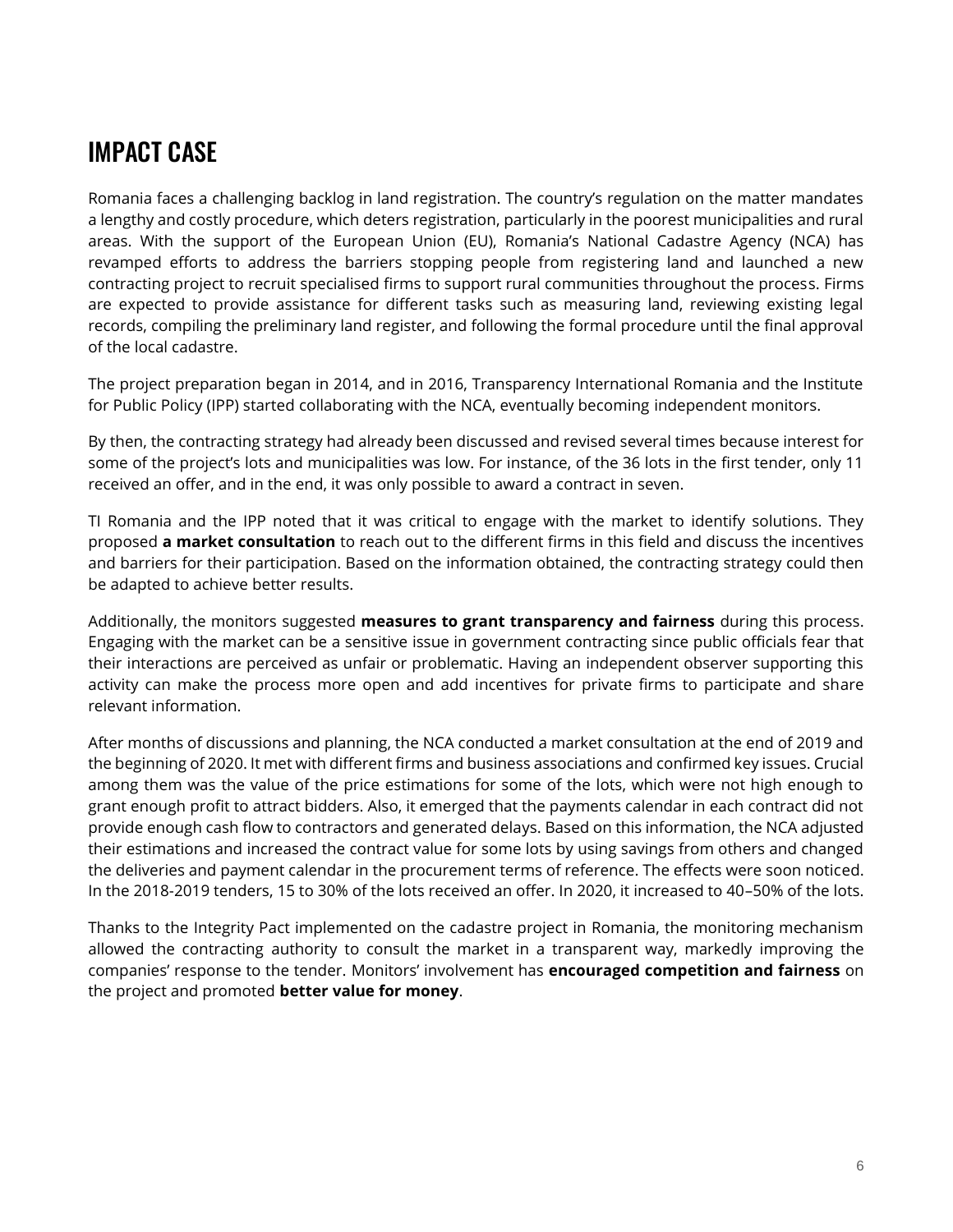## <span id="page-7-0"></span>INTEGRITY PACTS EU'S IMPACT CASE 03 ROMANIA – CADASTRE OF RURAL AREAS (3)

#### PREVENTING CORRUPTION RISKS WHILE BUILDING INSTITUTIONAL CAPACITY

| Country                  | Romania                                                                                                                                                                                                                                                |
|--------------------------|--------------------------------------------------------------------------------------------------------------------------------------------------------------------------------------------------------------------------------------------------------|
| Project                  | Cadastre of rural areas (RO)                                                                                                                                                                                                                           |
| Project description      | Provision of technical assistance to increase land registration in rural areas<br>in Romania, aiming to register about 5.758.314 hectares in 660 territorial<br>administrative units/localities.                                                       |
| IP signature date        | 20/11/2017                                                                                                                                                                                                                                             |
| Contracting authority    | Agenția Națională de Cadastru și Publicitate Imobiliară (National Cadastre<br>Agency, NCA)                                                                                                                                                             |
| Managing authority       | Ministerul Dezvoltării, Lucrărilor Publice și Administrației (Managing<br>Authority for the Regional Operational Programme)                                                                                                                            |
| Monitoring organisations | Transparency International Romania, Institute for Public Policy                                                                                                                                                                                        |
| Procedures monitored     | 1                                                                                                                                                                                                                                                      |
| Contracts awarded        | Several (framework contract)                                                                                                                                                                                                                           |
| Current stage            | Implementation                                                                                                                                                                                                                                         |
| Impact categories        | (1) Promote better value for money<br>(2) Enhance transparency and accountability<br>(3) Foster project timeliness<br>(4) Increase access and participation of citizens<br>(5) Encourage competition and fairness<br>(6) Support institutional changes |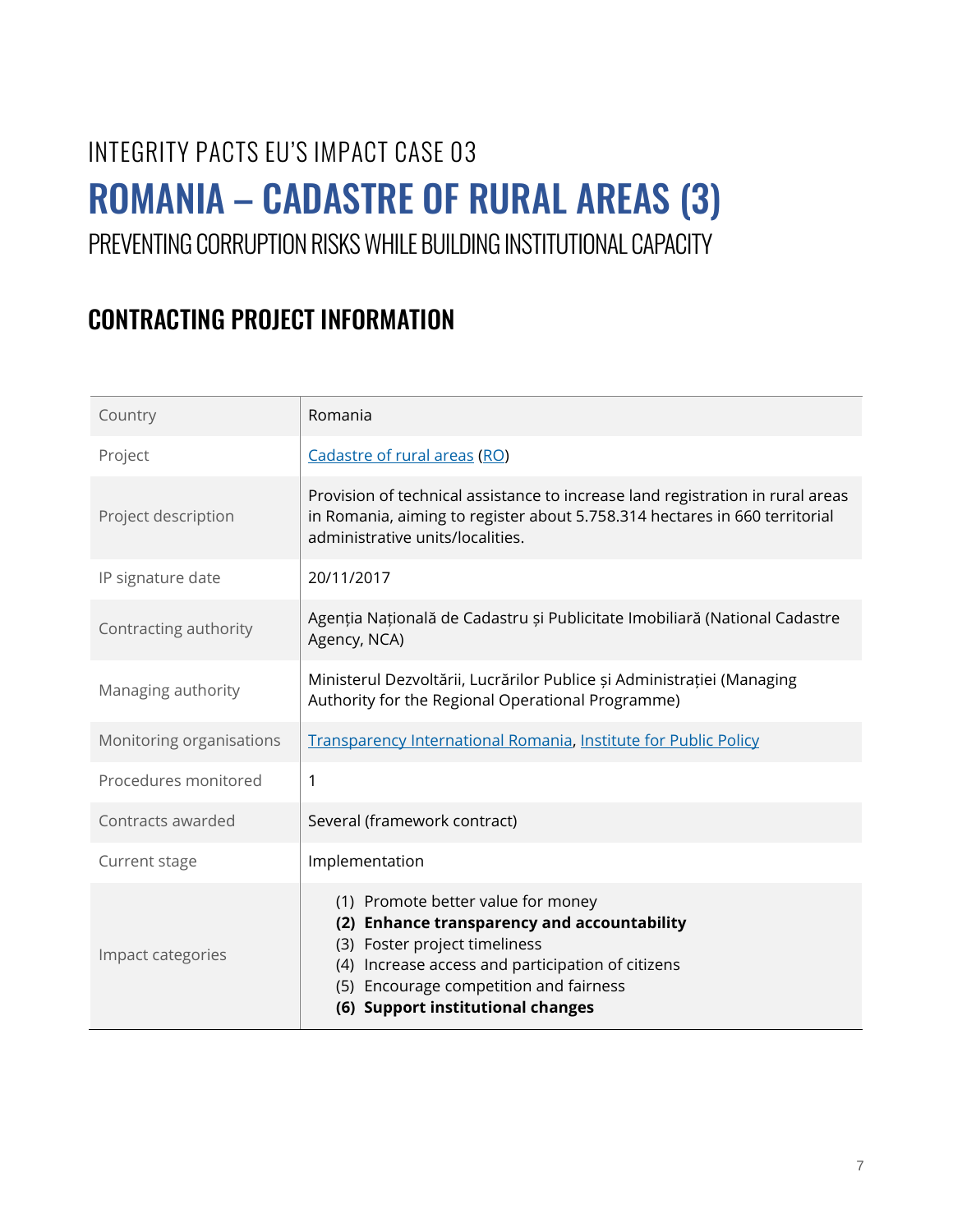Romania faces a challenging backlog in land registration. The country's regulation on the matter mandates a lengthy and costly procedure, which deters registration, particularly in the poorest municipalities and rural areas. With the support of the European Union (EU), Romania's National Cadastre Agency (NCA) has revamped efforts to address the barriers stopping people from registering land and launched a new contracting project to recruit specialised firms to support rural communities throughout the process. Firms are expected to provide assistance for different tasks such as measuring land, reviewing existing legal records, compiling the preliminary land register, and following the formal procedure until the final approval of the local cadastre.

NCA opted for a contracting strategy in the form of a framework agreement. They split the different areas into lots, and firms were expected to bid for them and be awarded an initial contract. After completing it, additional contracts could be awarded again to the same firm without needing a new tender to continue the work in the same lot, progressively expanding land registration services in the area.

In addition to its advantages for managing multiple contracts and easing the administrative burden, another reason for choosing such a strategy was the limited number of firms in this market. Framework agreements provide certain controls to negotiate in advance certain characteristics and maximise value for money. However, working in a niche market with few firms also means working in an environment with additional risks for undue influence and corruption.

In such cases, firm owners and staff are often closely connected to local cadastres offices and authorities since their services are hired mainly by government authorities. There is also the "revolving doors" effect, where former cadastres' employees leave to create their own firm or work for one. Such connections could be used to obtain preferential treatment or sensitive information. Transparency International Romania and the Institute for Public Policy (IPP) – as the project's independent monitors – detected this risk and **commissioned a specialised journalist to investigate potential conflicts of interest** surrounding the different contracts and the firms in the market.

While the investigation did not uncover any legal conflict of interest, it provided additional information about where the risks could be higher. Aside from the revolving door issue, it also showed that some officials and professionals in this market have multiple relationships. Some have known each other since they received their training and specialisation, and others have worked together on past projects. Some of them are even related.

Based on the findings, TI Romania and IPP proposed a series of **measures to prevent any undue influence** and paid particular attention to monitoring of implementation and completion of contracts. For example, NCA agreed on a two-step verification process to review that works were completed in accordance with the contract, first by the local cadastre and later by the NCA. The monitors also provided **training to different cadastre offices** to improve their understanding of the risks involved. This contributed to raising awareness and increasing local authorities' ability to handle these situations and comply with national legislation. Up to date, there have been no reports of irregularities of such nature.

Thanks to the Integrity Pact implemented on the cadastre project in Romania, the monitors were able to seek expert support in identifying corruption risks, and ensure the knowledge is preserved by training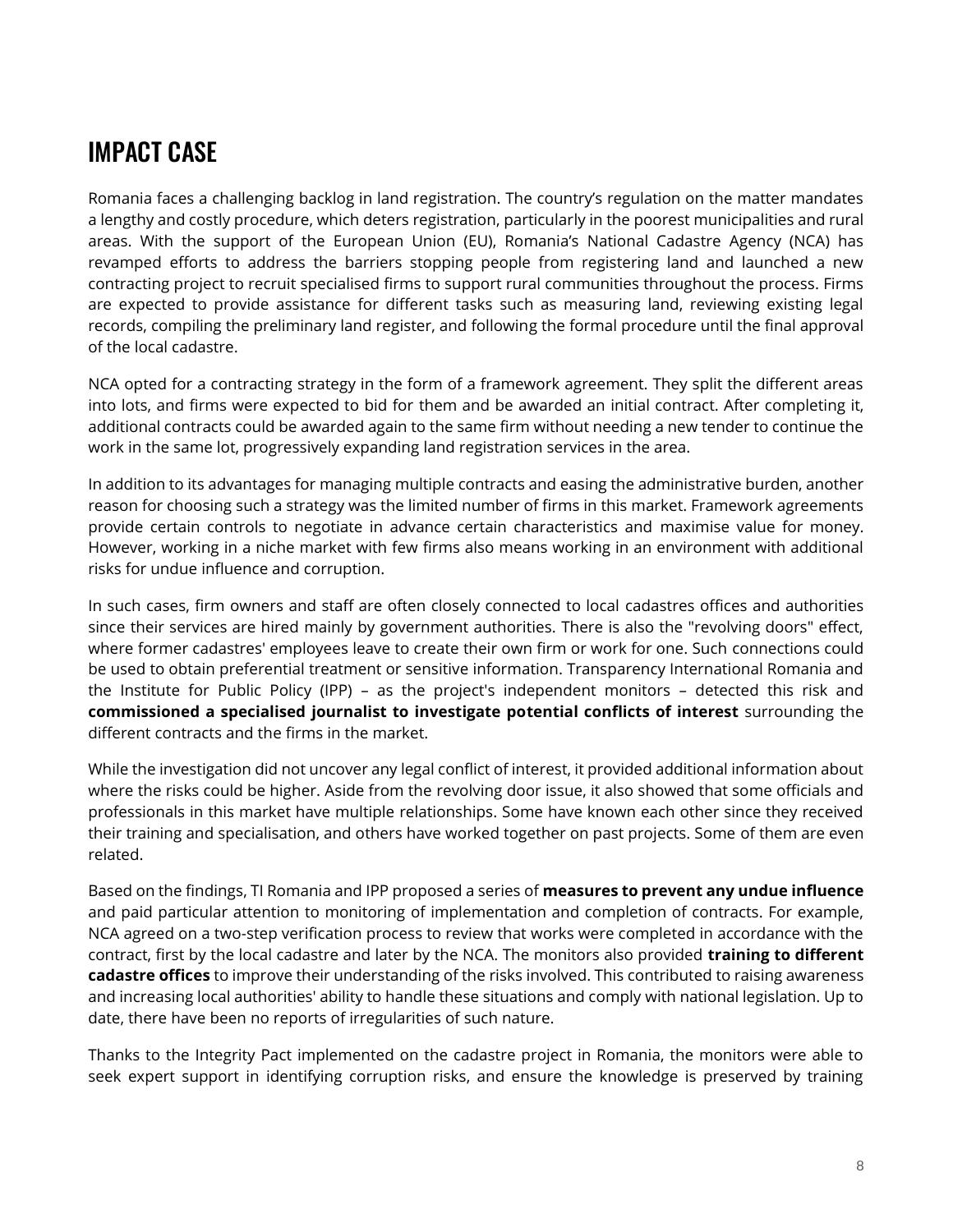contracting authority staff. Monitors' involvement has **enhanced transparency and accountability** of the project and **supported institutional changes.**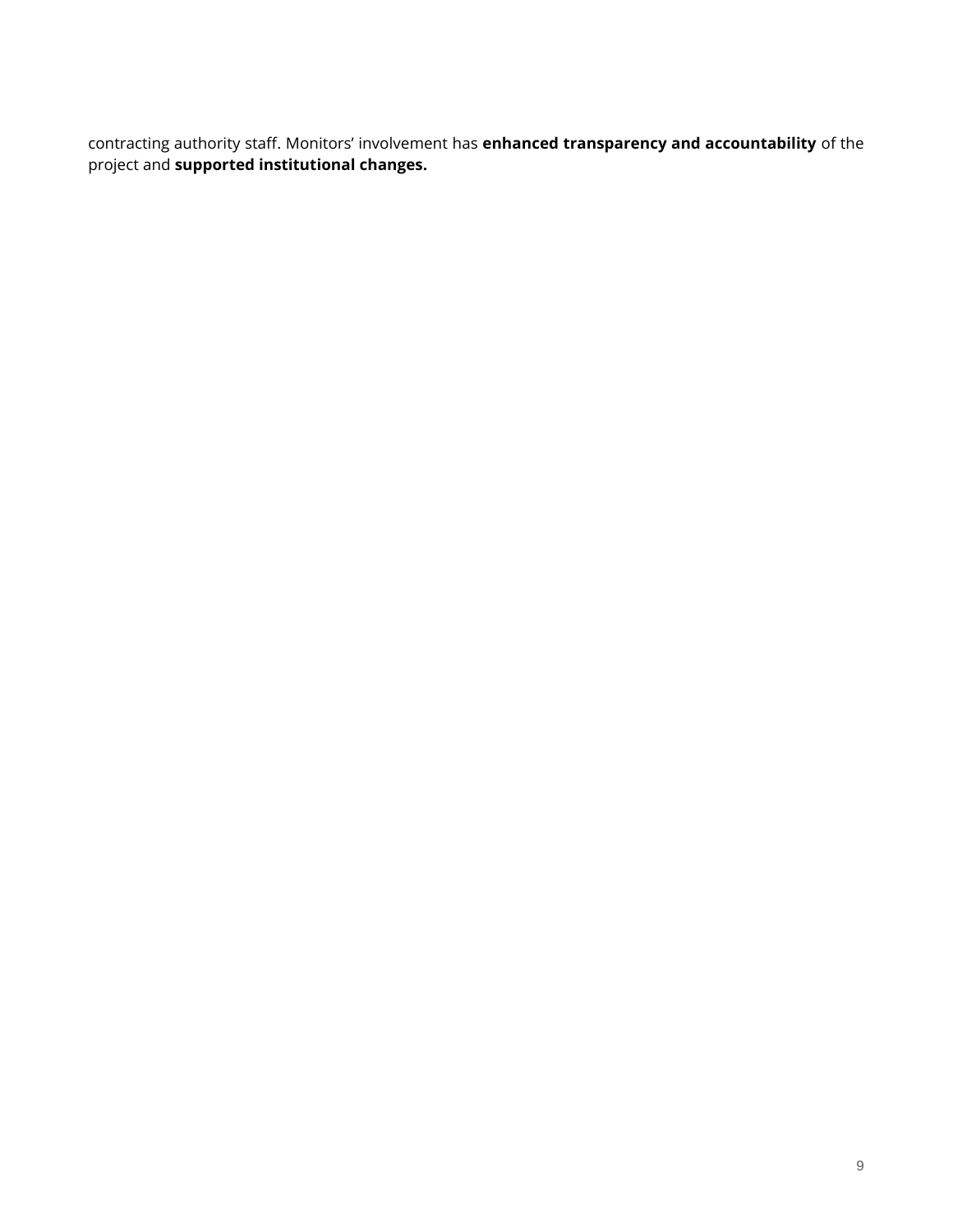## <span id="page-10-0"></span>INTEGRITY PACTS EU'S IMPACT CASE 04 ROMANIA – CADASTRE OF RURAL AREAS (4)

#### OVERCOMING IMPLEMENTATION CHALLENGES

| Country                  | Romania                                                                                                                                                                                                                                                |
|--------------------------|--------------------------------------------------------------------------------------------------------------------------------------------------------------------------------------------------------------------------------------------------------|
| Project                  | Cadastre of rural areas (RO)                                                                                                                                                                                                                           |
| Project description      | Provision of technical assistance to increase land registration in rural areas<br>in Romania, aiming to register about 5.758.314 hectares in 660 territorial<br>administrative units/localities.                                                       |
| IP signature date        | 20/11/2017                                                                                                                                                                                                                                             |
| Contracting authority    | Agenția Națională de Cadastru și Publicitate Imobiliară (National Cadastre<br>Agency, NCA)                                                                                                                                                             |
| Managing authority       | Ministerul Dezvoltării, Lucrărilor Publice și Administrației (Managing<br>Authority for the Regional Operational Programme)                                                                                                                            |
| Monitoring organisations | Transparency International Romania, Institute for Public Policy                                                                                                                                                                                        |
| Procedures monitored     | $\mathbf{1}$                                                                                                                                                                                                                                           |
| Contracts awarded        | Several (framework contract)                                                                                                                                                                                                                           |
| Current stage            | Implementation                                                                                                                                                                                                                                         |
| Impact categories        | (1) Promote better value for money<br>(2) Enhance transparency and accountability<br>(3) Foster project timeliness<br>(4) Increase access and participation of citizens<br>(5) Encourage competition and fairness<br>(6) Support institutional changes |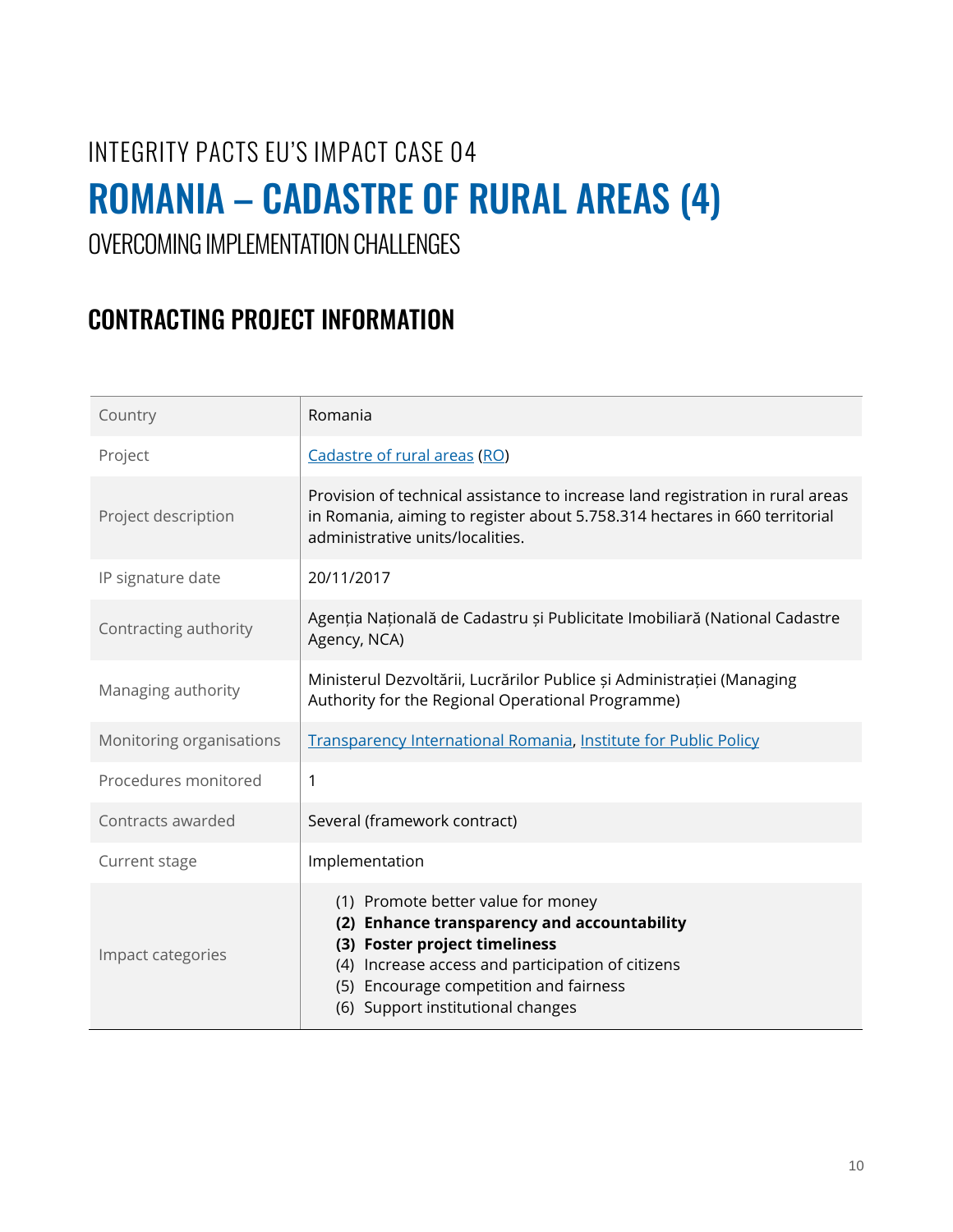Romania faces a challenging backlog in land registration. The country's regulation on the matter mandates a lengthy and costly procedure, which deters registration, particularly in the poorest municipalities and rural areas. With the support of the European Union (EU), Romania's National Cadastre Agency (NCA) has revamped efforts to address the barriers stopping people from registering land and launched a new contracting project to recruit specialised firms to support rural communities throughout the process. Firms are expected to provide assistance for different tasks such as measuring land, reviewing existing legal records, compiling the preliminary land register, and following the formal procedure until the final approval of the local cadastre.

In the form of a framework agreement, the project's contracting strategy split the contract into multiple lots to increase the number of firms working at the same time in different areas and municipalities of the country. In practice, this meant that the NCA had to track performance and contract enforcement with multiple entities – contractors and local authorities – at different times. Adequate supervision is essential in assessing which firms should be awarded subsequent contracts.

The project's monitors – Transparency International Romania and the Institute for Public Policy (IPP) - noticed the challenge and approached the NCA to discuss how to **improve their communication with the contractors and keep better track of the different contracts**. Initially, the NCA held monthly meetings with all contractors simultaneously, which later changed to smaller meetings with groups of contractors. The start of the COVID-19 pandemic also added a new layer of complexity, and meetings were postponed.

Turning the obstacle into an opportunity, TI Romania and IPP encouraged the NCA to reorganise and improve the meetings. After consideration, the contracting authority decided not only to limit the number of participants but also to group firms with similar projects, either in size or development stage. The adjustments have shown positive results. Communication with the different firms became regular, and the NCA had better control of the project's contracts implementation.

Later, monitors saw that local political factors started to affect the compilation and approval of local cadastres. In some municipalities, local politicians – such as mayors – were using issues emerging from measuring land and proving ownership as personal leverage, particularly in times close to elections, and slowing down the process to approve the local cadastres and conclude the corresponding contract.

To address the risk, the monitors proposed joining the NCA as observers and in some municipalities. According to the rules, the mayors of these jurisdictions are responsible for holding a public discussion and can object to the local cadastre's approval. External observers act as a third party and can objectively assess the situation when necessary. The monitor's presence proved helpful to keep political factors at bay.

Thanks to the Integrity Pact implemented on the Cadastre project in Romania, the contracting authority improved their communication with contractors and managed to keep better track of contracts. The improvements **enhanced transparency and accountability** in the project, as well as **supported project timeliness**.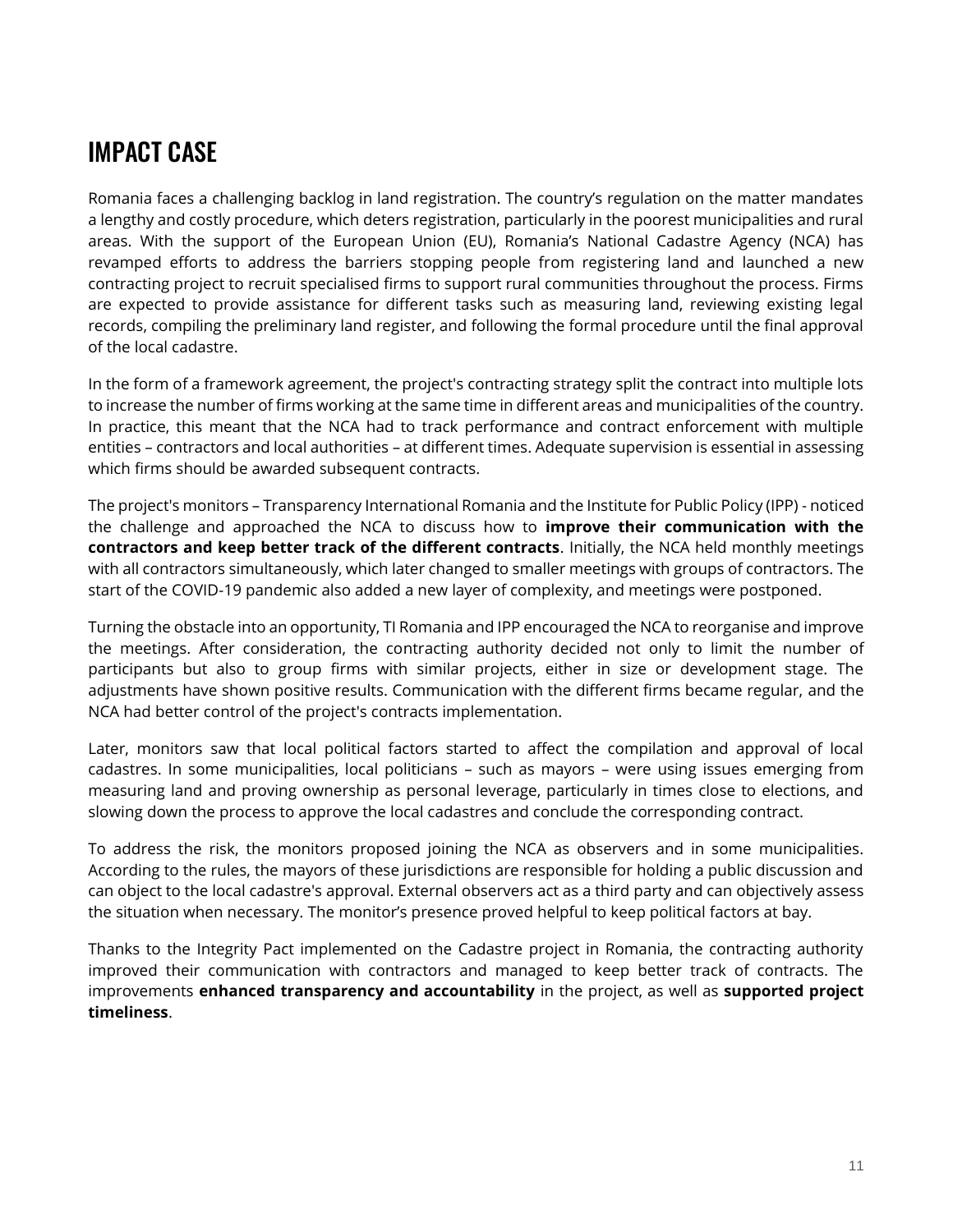### <span id="page-12-0"></span>INTEGRITY PACTS EU'S IMPACT CASE 05 ITALY - LOCAL DEVELOPMENT IN SICILY

#### UPHOLDING THE LAW, SECURING INTEGRITY

| Country                 | Italy                                                                                                                                                                                                                                                                                                                                                                                            |
|-------------------------|--------------------------------------------------------------------------------------------------------------------------------------------------------------------------------------------------------------------------------------------------------------------------------------------------------------------------------------------------------------------------------------------------|
| Project                 | Local development in Sicily (IT)                                                                                                                                                                                                                                                                                                                                                                 |
| Project description     | EU-funded regional development initiative that brings together twenty-one<br>municipalities in the region of Sicily to address different issues in the areas<br>of energy efficiency, education, and welfare for seniors in rural areas. The<br>initiative, called "Resilient Madonie: Laboratory of the Future, " comprises<br>numerous investments. Amapola monitors only a selection of them. |
| IP signature date       | 8/4/2019                                                                                                                                                                                                                                                                                                                                                                                         |
| Contracting authority   | Unione Comuni Madonie (Union of Madonie Municipalities, UMM)                                                                                                                                                                                                                                                                                                                                     |
| Managing authority      | Regione Siciliana (Sicilian region)                                                                                                                                                                                                                                                                                                                                                              |
| Monitoring organisation | Amapola Progetti                                                                                                                                                                                                                                                                                                                                                                                 |
| Procedures monitored    | $\overline{4}$                                                                                                                                                                                                                                                                                                                                                                                   |
| Contracts awarded       | $\mathbf{1}$                                                                                                                                                                                                                                                                                                                                                                                     |
| Current stage           | One procedure is being implemented (first stage)<br>Three procedures are in the planning or pre-tendering stage                                                                                                                                                                                                                                                                                  |
| Impact case categories  | (1) Promote better value for money<br>(2) Enhance transparency and accountability<br>(3) Foster project timeliness<br>(4) Increase access and participation of citizens<br>(5) Encourage competition and fairness<br>(6) Support institutional changes                                                                                                                                           |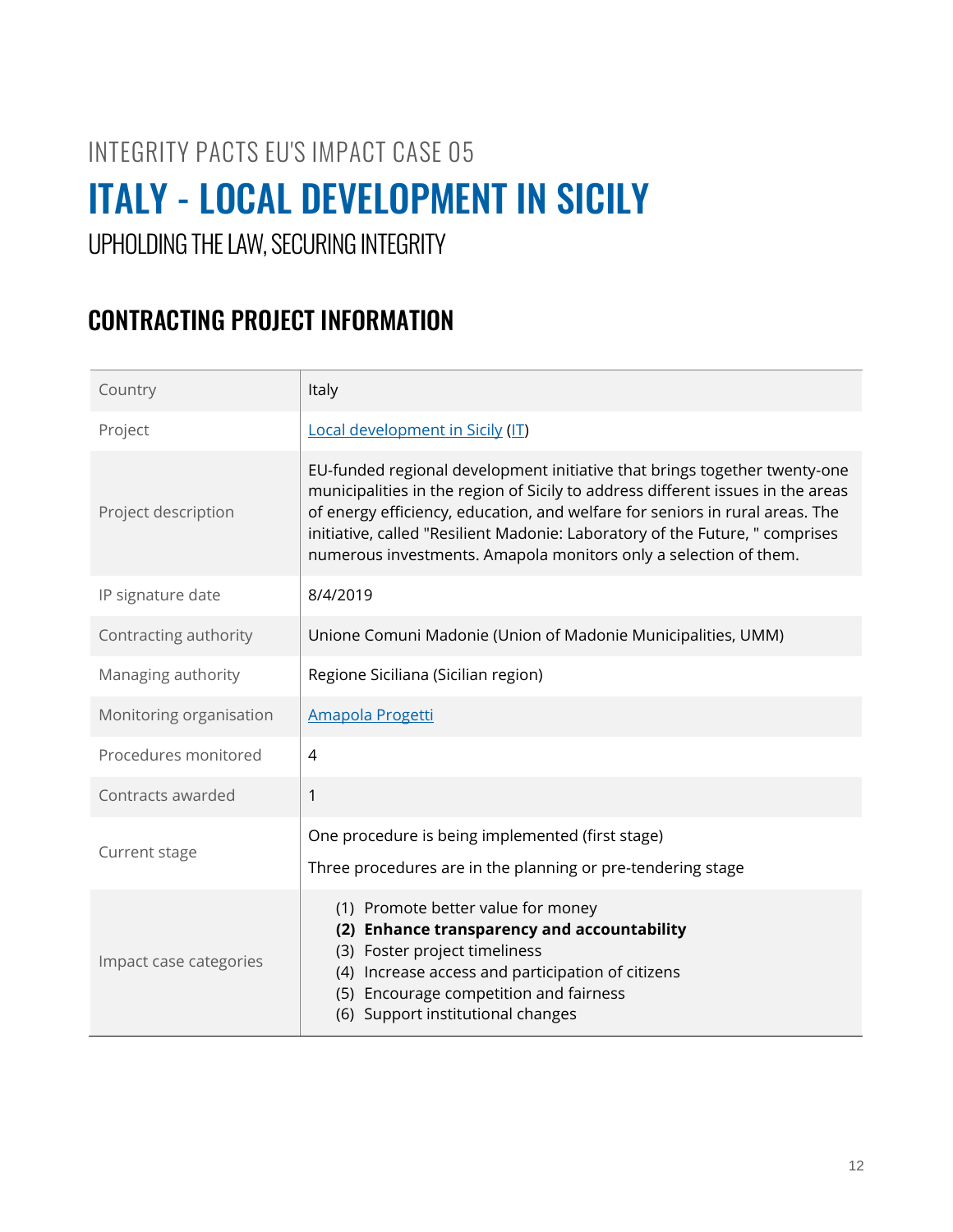The Union of Madonie Municipalities (UMM) in Sicily aimed to transform agricultural and forestry waste into biofuels by developing a network of lignocellulosic and agricultural biomass platforms of short supply chain. The contracting project was divided into two stages. With the first tender, a company was to be selected to develop the executive project to guide the construction of the network of platforms. Afterwards, a second tender for the actual construction works should follow. The contractor who designs the executive project (first tender) is expected also to supervise its construction (second tender).

Amapola, an organisation focused on local-level policies for urban security and legality, acted as an independent monitor in the Integrity Pact, followed the development of this project and provided advice and support to the UMM in addressing identified concerns.

After awarding the project's first tender contract, the UMM became aware that winning company's technical director was convicted for environmental crimes. They shared this information with Amapola, which further investigated the case and found that in addition to those allegations, the director was also involved in a corruption investigation in a separate public contracting procedure in Palermo. None of this information had been disclosed by the bidder.

In view of the risks implied, and the need for a solid legal justification to back any decision related to signing or withdrawing from the contract, the UMM turned to Amapola for guidance. The independent monitor's legal team **reviewed the case in-depth and provided a legal opinion**, backing the decision to withdraw the winning bidder's award.

Amapola's legal team based its opinion on (a) the public contracting law (article 80), which allows contracting authorities to exclude bidders when they provide false declarations that can influence the awarding and (b) on the *Patto d'Integrità,* a mandatory anti-corruption pledge that bidders must sign when submitting a proposal and that is also part of the country's public contracting regulation. Similarly to Transparency International's Integrity Pact methodology, the *Patto d'Integrità* pledge commits the signing bidder to refrain from any activity violating the law. If a bidder breaches this agreement, the contracting authority can decide not to award them a contract.

When the UMM asked the winning bidder to explain the conviction, the company replied with a notification about the change of its technical director. However, the company did not provide information on the case or explained the change of the technical director. The UMM decided then to go ahead with the decision not to sign the contract and notified the company.

After the announcement, the company took the case to court. Amapola further supported the UMM during the legal procedure, in which the court ended up confirming the validity of the contracting authority's decision. The UMM awarded the contract to the second winning bidder, and the executive project is currently under development.

Thanks to the Integrity Pact implemented on the local development project in Sicily, the monitoring mechanism provided legal support and legitimacy to the contracting authority. The authority was capable of acting upon a corruption red flag and protected an important public investment. Overall, the project benefited from **enhanced transparency and accountability.**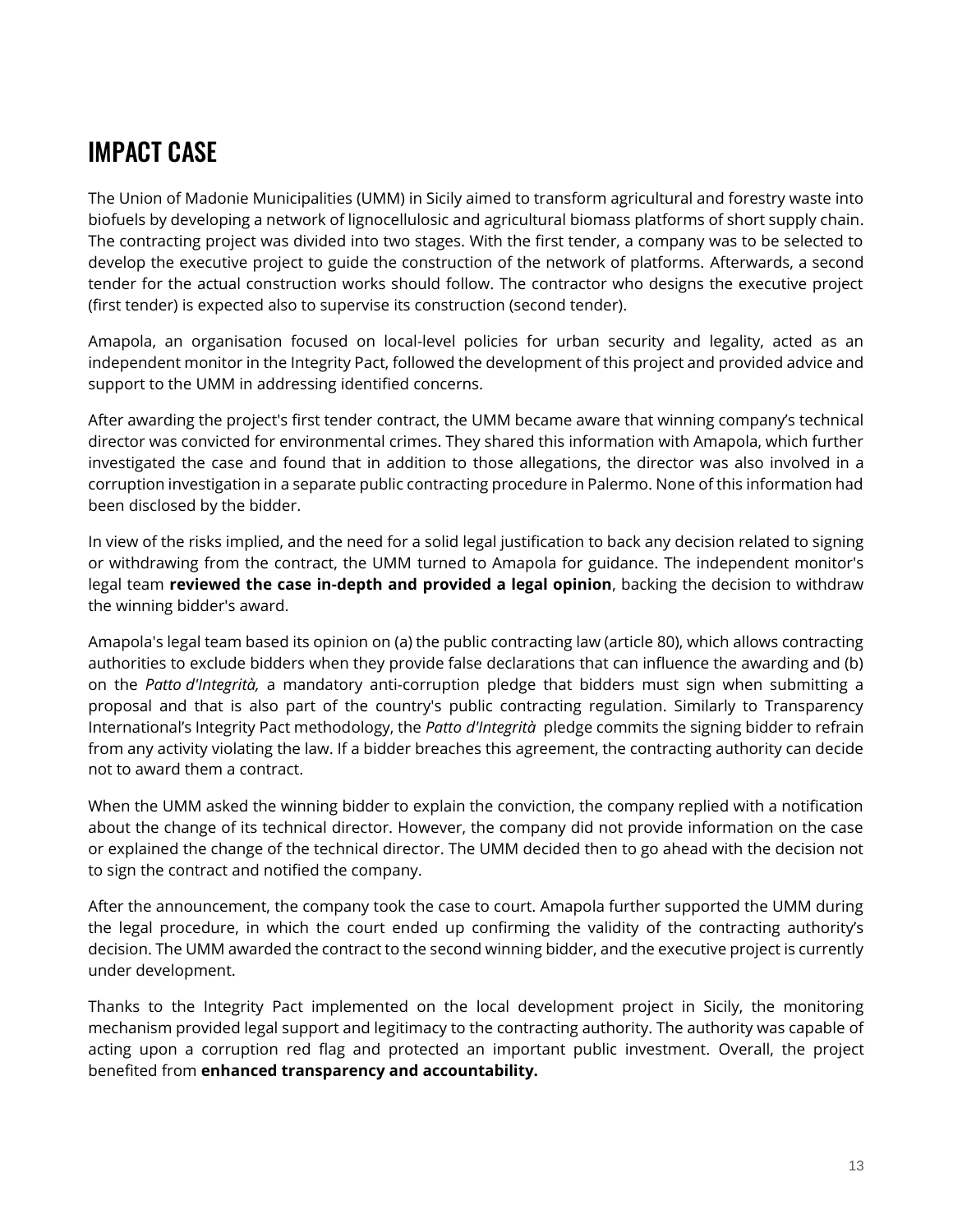#### INTEGRITY PACTS EU'S IMPACT CASE 06

## <span id="page-14-0"></span>ITALY - RESTORATION OF THE ARCHAEOLOGICAL SITE OF SYBARIS

ADJUSTING THE CONTRACTING STRATEGY

| Country                 | Italy                                                                                                                                                                                                                                                                         |
|-------------------------|-------------------------------------------------------------------------------------------------------------------------------------------------------------------------------------------------------------------------------------------------------------------------------|
| Project                 | Restoration of the archaeological site of Sybaris (IT)                                                                                                                                                                                                                        |
| Project description     | Development of an archaeological park in the site of Sybaris, which will<br>allow visitors access to a recently discovered Roman-era religious temple,<br>along with the renovation of its existing museum. The site is located on the<br>Gulf of Taranto, in Southern Italy. |
| IP signature date       | 29/12/2016                                                                                                                                                                                                                                                                    |
| Contracting authority   | Segretariato Regionale del MiBACT Calabria (Regional Secretariat of the<br>Ministry for Cultural Heritage, Activities and Tourism in Calabria)                                                                                                                                |
| Managing authority      | Ministero dei beni e delle attività culturali e del turismo (Ministry for<br>Cultural Heritage, Activities and Tourism, MiBACT), now Ministero della<br>Cultura (Ministry of culture)                                                                                         |
| Monitoring organisation | <b>Action Aid Italia</b>                                                                                                                                                                                                                                                      |
| Procedures monitored    | $\overline{3}$                                                                                                                                                                                                                                                                |
| Contracts awarded       | $\overline{3}$                                                                                                                                                                                                                                                                |
| Current stage           | Implementation                                                                                                                                                                                                                                                                |
| Impact categories       | (1) Promote better value for money<br>(2) Enhance transparency and accountability<br>(3) Foster project timeliness<br>(4) Increase access and participation of citizens<br>(5) Encourage competition and fairness<br>(6) Support institutional changes                        |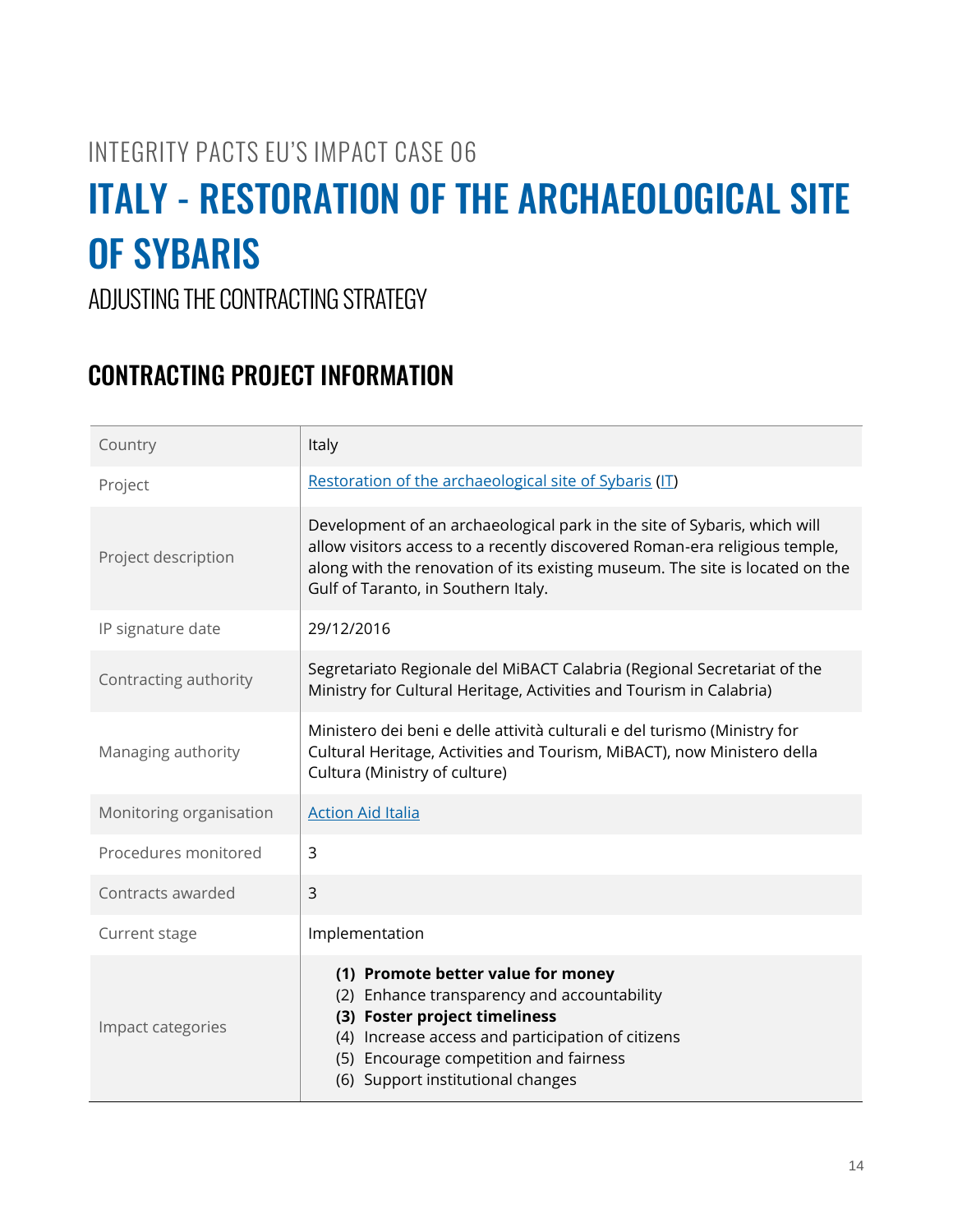Italy's Ministry for Cultural Heritage, Activities and Tourism (MiBACT) manages archaeological ruins, museums, and other historic buildings. In addition to their cultural value, these sites are also relevant for the development of neighbouring communities. If well preserved and maintained, they attract visitors, drive up the demand for services in the area, and foster growth and employment.

To support regional development, MiBACT's Regional Secretariat in Calabria decided to develop further an archaeological site in the South of the country called Sybaris. Recent excavations uncovered the ruins of a Roman-era temple, and adjustments and improvements were deemed necessary to attract visitors.

The project – supported by EU funds – implied interventions in two areas: the archaeological site, called *La Casa Bianca,* and the adjacent museum and exhibition space. Making them suitable for visitors required contracting specific construction and renovation works and a series of services to provide guidance and information to visitors, such as signs and multimedia installations.

To enhance transparency in the awarding and execution of these contracts, MiBACT decided to integrate an Integrity Pact (IP). Action Aid Italy joined the project as the monitoring organisation.

In the early stages of the project, MiBACT Calabria decided to carry it out in two steps and to award first the contracts for the works. Later, the rest of the services would be procured using the *Acquisti in Rete* platform. In this online marketplace, authorities buy or loan goods and services directly from pre-qualified suppliers. Considering the kind of services to be contracted and the functioning of such a procurement platform, it would be unlikely to find a single contractor that could provide all services alone.

While reviewing the planning documents, Action Aid Italy **pointed out the considerable challenges in following such a contracting strategy**. MiBACT Calabria would have to coordinate up to seven different contracts with multiple firms to secure that these were following the same visual identity and using the same or compatible materials or formats. Such an amount of work would increase the chances of delays and prolong the implementation of the project. Moreover, it increased the risk of affecting the experience of visitors negatively.

To simplify the process, the monitor **suggested merging the different service contracts into one tender**. Although it would be difficult to find a single contractor that could provide all services alone, the burden of coordination and delivery would be placed on the contractor side. It is common in public contracting that a firm acts as an integrator of different services or that a group of firms join as a consortium to provide their services jointly and win larger contracts.

MiBACT Calabria continued discussing the strategy with other authorities and ended up following Action Aid Italy's recommendation, merging all services into one tender. Additionally, the tendering phase was opened to any supplier (open procedure) and managed by Italy's National Agency for Inward Investment and Economic Development (Invitalia), a public entity that links the needs of innovative services and investments with entrepreneurs and start-up companies. Invitalia advertised, promoted, and carried out the tender for the museum and exhibition space services and awarded the contract last March 2020. A second tender for the archaeological space was also prepared.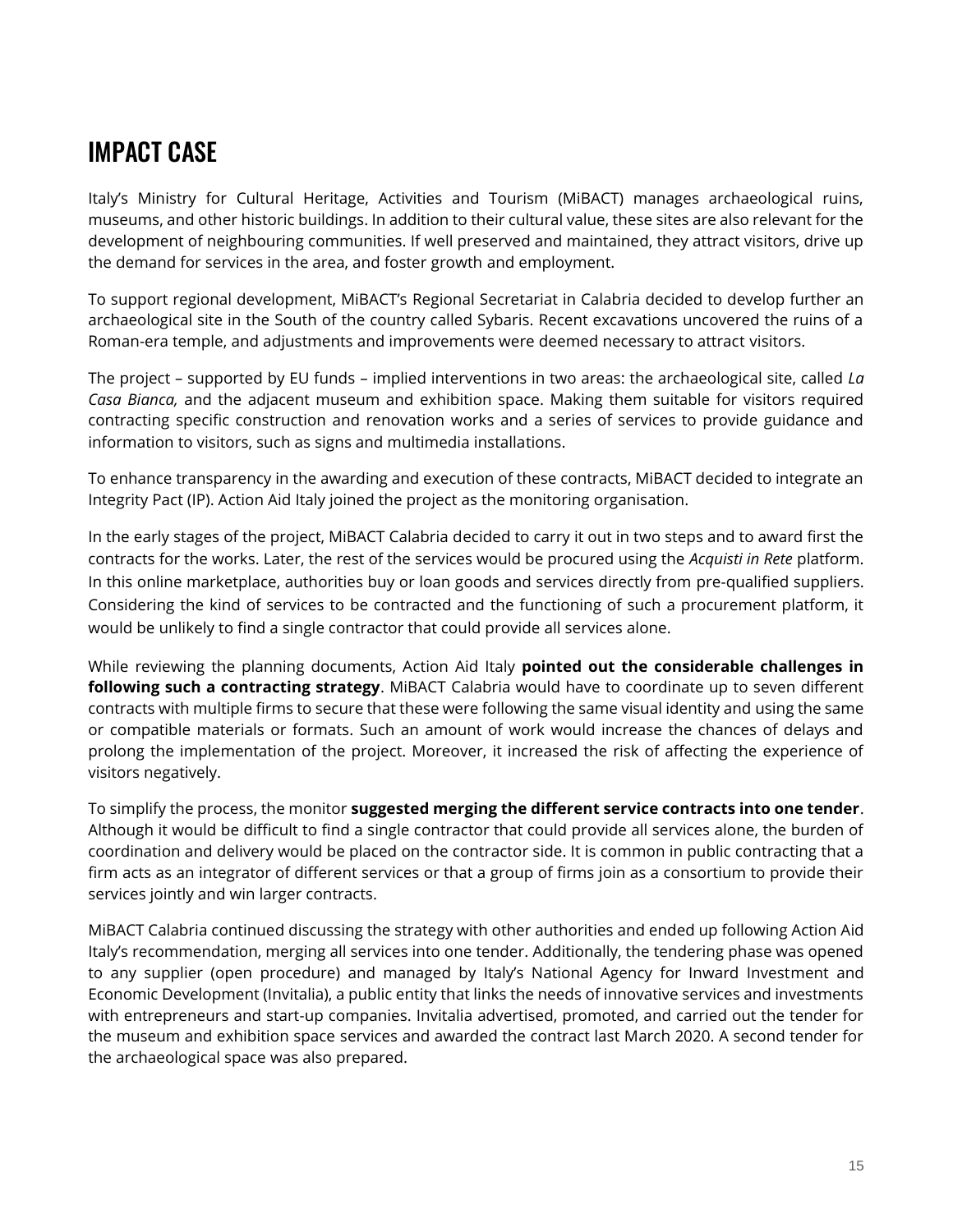Thanks to the Integrity Pact implemented on the restoration of the archaeological site in Italy, the contracting authority revised the contracting strategy by merging various service contracts into one, thus making the strategy more appropriate for the required services. This is turn **promoted better value for money** and **fostered project timeliness.**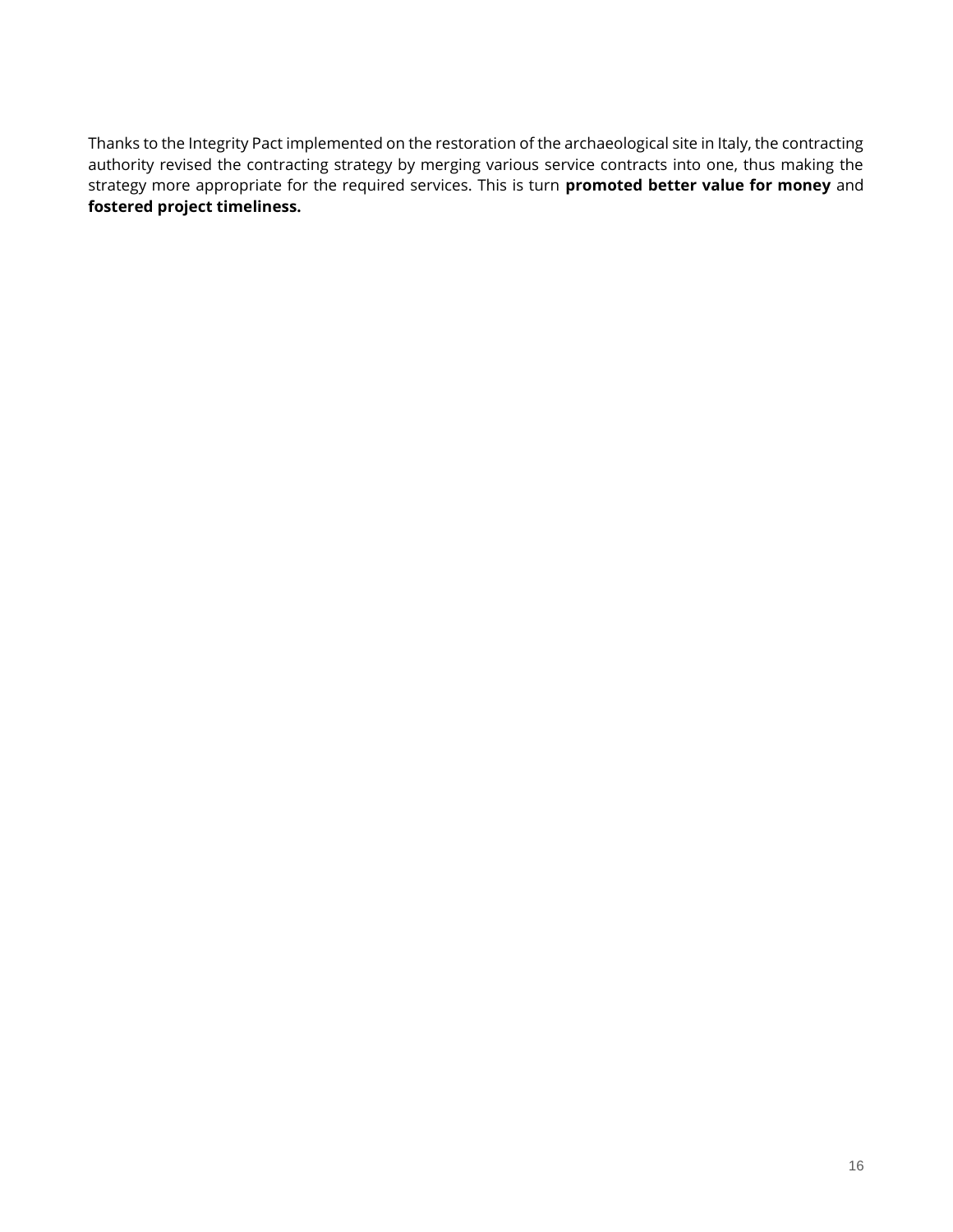#### INTEGRITY PACTS EU'S IMPACT CASE 07

## <span id="page-17-0"></span>SLOVENIA – ENERGY RENOVATION OF HOSPITALS

#### PAYMENTS & CONTRACT ENFORCEMENT

| Country                 | Slovenia                                                                                                                                                                                                                                               |
|-------------------------|--------------------------------------------------------------------------------------------------------------------------------------------------------------------------------------------------------------------------------------------------------|
| Project                 | <b>Energy renovation of hospitals (SI)</b>                                                                                                                                                                                                             |
| Project description     | Renovation of the energy systems of the Trbovlje and Novo Mesto General<br>Hospitals to reduce energy consumption and improve energy efficiency.                                                                                                       |
| IP signature date       | 24/11/2016                                                                                                                                                                                                                                             |
| Contracting authority   | Ministrstvo za zdravje (Ministry of Health)                                                                                                                                                                                                            |
| Managing authority      | Služba Vlade RS za razvoj in evropsko kohezijsko politiko (Office for<br>Development and European Cohesion Policy)                                                                                                                                     |
| Monitoring organisation | Društvo Integriteta (Transparency International Slovenia)                                                                                                                                                                                              |
| Procedures monitored    | $\overline{2}$                                                                                                                                                                                                                                         |
| Contracts awarded       | $\overline{2}$                                                                                                                                                                                                                                         |
| Current stage           | Completed                                                                                                                                                                                                                                              |
| Impact categories       | (1) Promote better value for money<br>(2) Enhance transparency and accountability<br>(3) Foster project timeliness<br>(4) Increase access and participation of citizens<br>(5) Encourage competition and fairness<br>(6) Support institutional changes |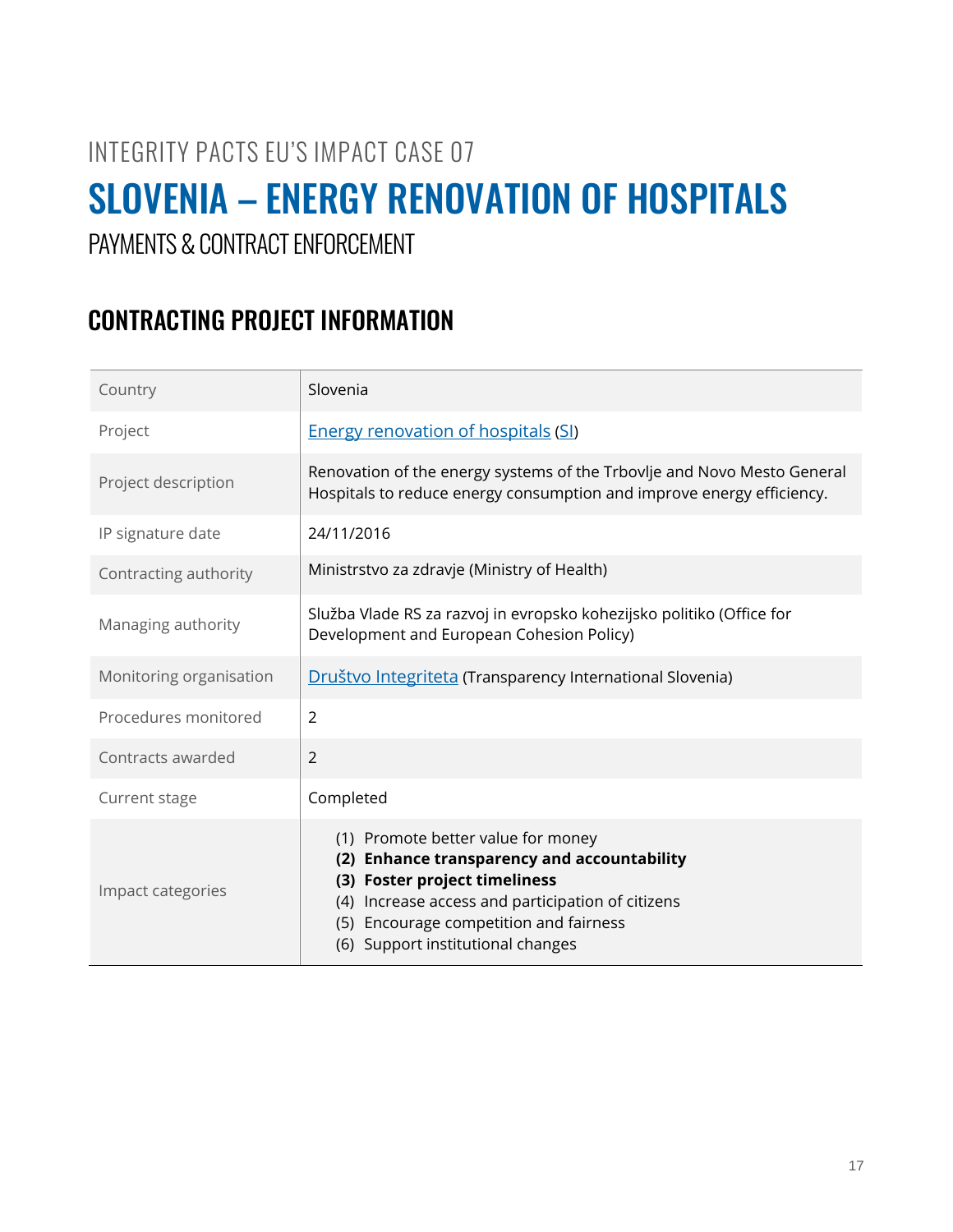Slovenia's Ministry of Health has set in motion a project to renovate the energy systems of the hospitals it manages across the country. The renovations are part of the green transition and aim to reduce energy consumption, costs, and CO2 emissions. Such measures are an integral part of the EU's plans to lower energy consumption and are on the rise in renovations of government-managed facilities – such as schools and hospitals.

In the past years, some of these projects have been financed with EU funds, as is the case for the renovation of two general hospitals in Slovenia, Trbovlje and Novo Mesto. With the European Commission further supporting a [renovation wave with the recovery funds and through the European Green Deal](https://ec.europa.eu/energy/topics/energy-efficiency/energy-efficient-buildings/renovation-wave_en), examples of civic monitoring in this field are essential to protecting these funds from mismanagement, fraud, and corruption.

In Slovenia, Transparency International Slovenia signed an Integrity Pact with the Ministry of Health. Acting as an independent monitor, it provided recommendations and support throughout the process to award and implement the contracts to renovate the two hospitals, starting with a review of tender plans. The independent monitor of an Integrity Pact normally reviews the tender documentation and suggests adjustments to improve its quality and grant transparency in the process.

In some cases, however, issues with the contract only emerge once the implementation starts. This was the case of the Trbovlje hospital renovation. The contract had specific conditions to disburse payments progressively, as the works were being carried out. These had been reviewed by the monitor, who found them to be in line with the established regulation and the nature of the project.

However, during the implementation, some doubts emerged.

The contractor calculated and requested a payment for materials and equipment already acquired for the renovation but not yet installed. According to the contract, the calculation could not cover those costs yet.

The Ministry of Health spotted the mistake and, aiming to prevent any escalation of the issue with the company providing the service, requested an opinion of TI Slovenia to confirm an adequate interpretation of the payment rules.

The monitor revised the case, and after considering the provisions in the contract and the conditions established for the payments, it agreed with the Ministry of Health's position and shared its opinion. The **payment was then officially postponed until the materials and equipment were installed**, and the contractor did not challenge the decision. Payment followed once the materials were used in the renovation works and the equipment installed according to the project plans.

To prevent any similar situation in the future, the Ministry of Health continued to pay attention to this matter and put a system in place in which the oversight engineer confirmed the materials were in line with the contract specifications and adequately installed before any payment.

Thanks to the Integrity Pact implemented on the energy renovation project in Slovenia, the contracting authority was able to receive second opinion on their interpretation of the law and strengthen its position in relation to the contractor. This is turn **enhanced transparency and accountability** and **fostered project timeliness.**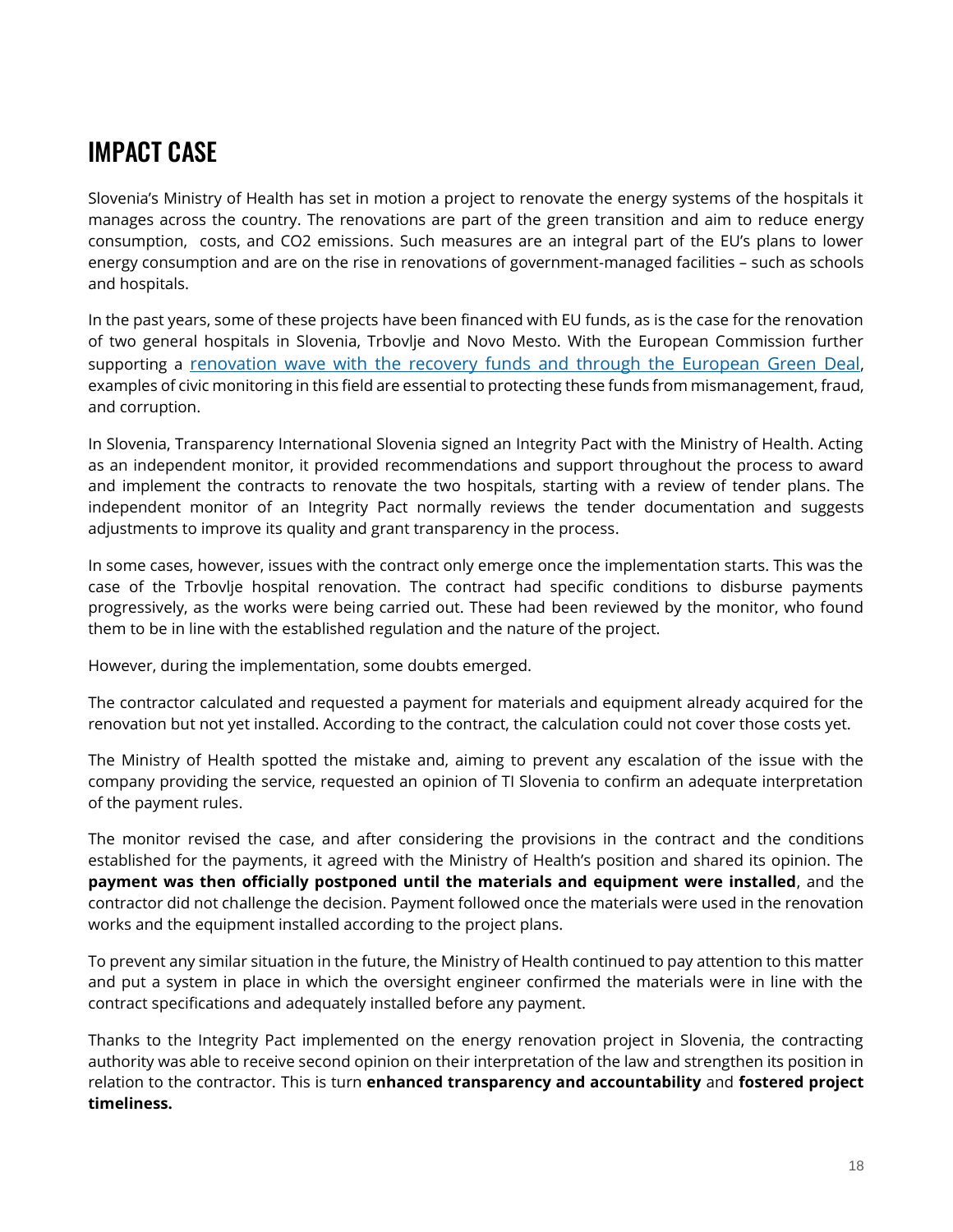## <span id="page-19-0"></span>INTEGRITY PACTS EU'S IMPACT CASE 08 PORTUGAL - RENOVATION OF THE ALCOBAÇA **MONASTERY**

ONE REVIEW ROUND. TWO TENDERS IMPROVED.

| Country                 | Portugal                                                                                                                                                                                                                                                               |
|-------------------------|------------------------------------------------------------------------------------------------------------------------------------------------------------------------------------------------------------------------------------------------------------------------|
| Project                 | Renovation of the Alcobaca monastery (PT)                                                                                                                                                                                                                              |
| Project description     | Conservation and renovation work at the Alcobaça Monastery, a UNESCO<br>World Heritage site, in Portugal. It contemplates work aiming to preserve<br>the west and north facades of the building, as well as renovating the<br>entrance portico and its visitor's shop. |
| IP signature date       | 11/12/2018                                                                                                                                                                                                                                                             |
| Contracting authority   | Direção Geral do Património Cultural (Directorate General of Cultural<br>Heritage, DGCH)                                                                                                                                                                               |
| Managing authority      | Comissão de Coordenação e Desenvolvimento Regional do Centro (Centro<br>Regional Coordination and Development Commission)                                                                                                                                              |
| Monitoring organisation | Transparência e Integridade, Associação Cívica (Transparency International<br>Portugal)                                                                                                                                                                                |
| Procedures monitored    | $\overline{2}$                                                                                                                                                                                                                                                         |
| Contracts awarded       | $\overline{2}$                                                                                                                                                                                                                                                         |
| Current stage           | Implementation                                                                                                                                                                                                                                                         |
| Impact case categories  | (7) Promote better value for money<br>(8) Enhance transparency and accountability<br>(9) Foster project timeliness<br>(10) Increase access and participationof citizens<br>(11) Encouragecompetition and fairness<br>(12) Support institutional changes                |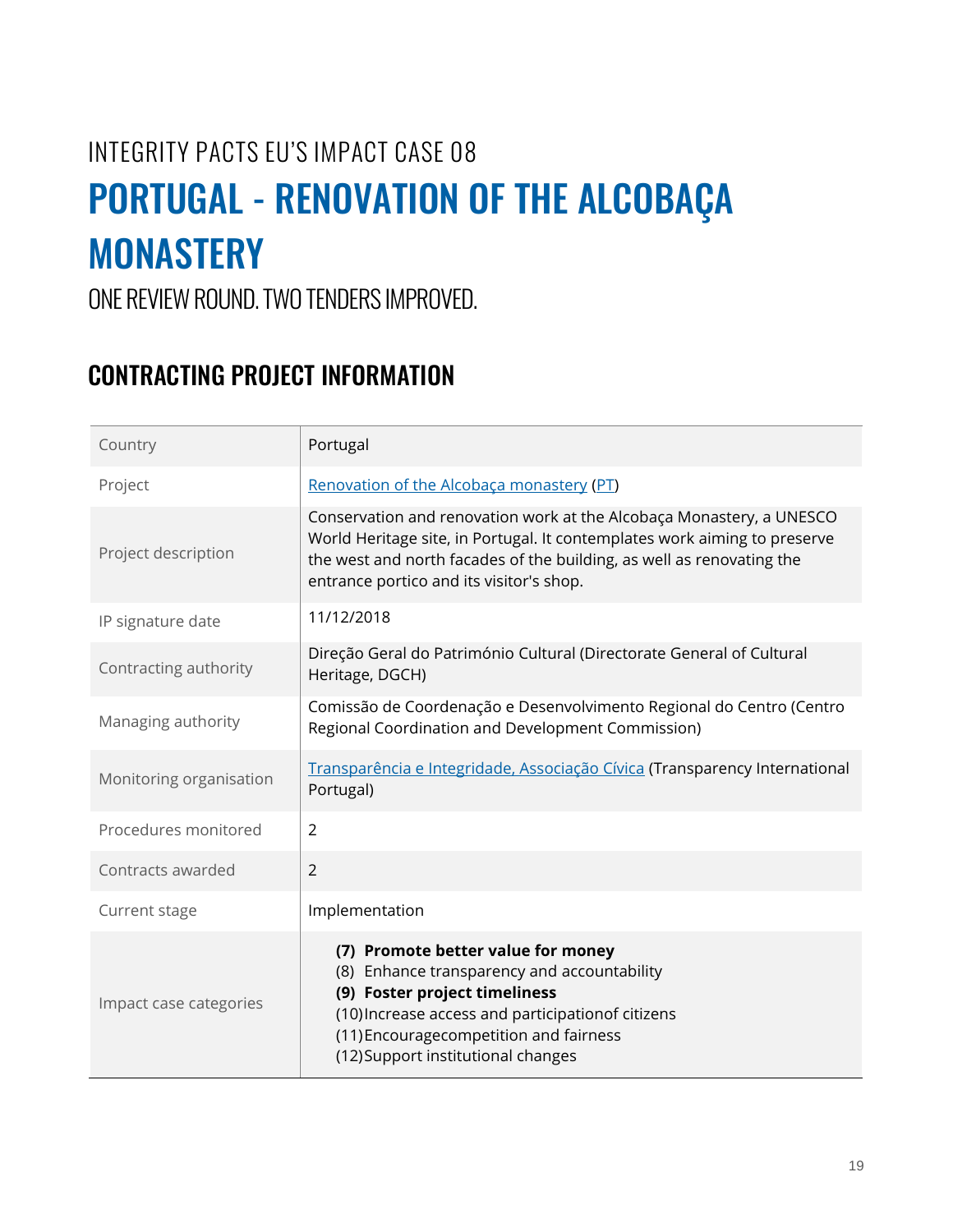Portugal's Directorate General of Cultural Heritage (DGCH) is the government entity responsible for managing the country's architectural heritage. It guards buildings with historical, artistic, or scientific value, some of which also host cultural venues such as museums. Therefore, DGCH invests on a regular basis in maintenance, renovation and preservation works. Most of the time, these imply contracting external and specialised services.

DGCH sought to integrate an Integrity Pact (IP) in their procurement processes and review how it could enhance transparency and accountability. They were also interested in exploring whether it would achieve better value for money, as the budget allocated for its work tends to be limited and highly dependent on EU funds.

Transparency International Portugal joined DGCH in the IP as the independent monitor, and in a short time set up a collaborative and trusting relationship. TI Portugal had the opportunity to observe and support DGPC starting with the process of securing EU funds and took part in the discussions about which project would benefit from the monitoring. In the end, the contracting authority and the monitor agreed on conservation and renovation works at the Alcobaça Monastery, a UNESCO World Heritage site, in the region of Centro. The project was split into two interventions, one focusing on conservation works of the site's west and north façades (MA01) and the other on the renovation of the monastery's entrance and the museum's shop (MA02).

DGCH's team of experts had already devised the renovation plans for the Monastery, so the works to translate them into a contracting project started soon. The MA02 intervention was the first one to be developed. TI Portugal reviewed the tendering documentation and provided a set of recommendations that was later turned into different adjustments, including:

- **Reviewing the criteria to define the price and cost of the intervention** based on the analysis of similar contracts performed in the last three years.
- **Clarifying the deadline for the execution of the works**, in line with the country's public procurement code.
- **Limiting the possibility of replacing technical staff** nominated as part of the original proposal to prevent bidders from proposing experts without having a formal collaboration agreement or contract.
- Including **criteria for awarding the contract in case of a tie-break**. The criterion set was a lottery method.

When reviewing the second intervention's tender documentation (MA01), TI Portugal observed that the changes previously discussed were implemented in this tender as well. The benefits of proposed adjustments, therefore, were carried over to the second procedure, keeping the quality and consistency of the supporting documentation and speeding up the tendering process. Moreover, these recommendations had also an effect on the development and supervision of the construction works, in line with DGCH's expectations and the overall impact foreseen for the monastery.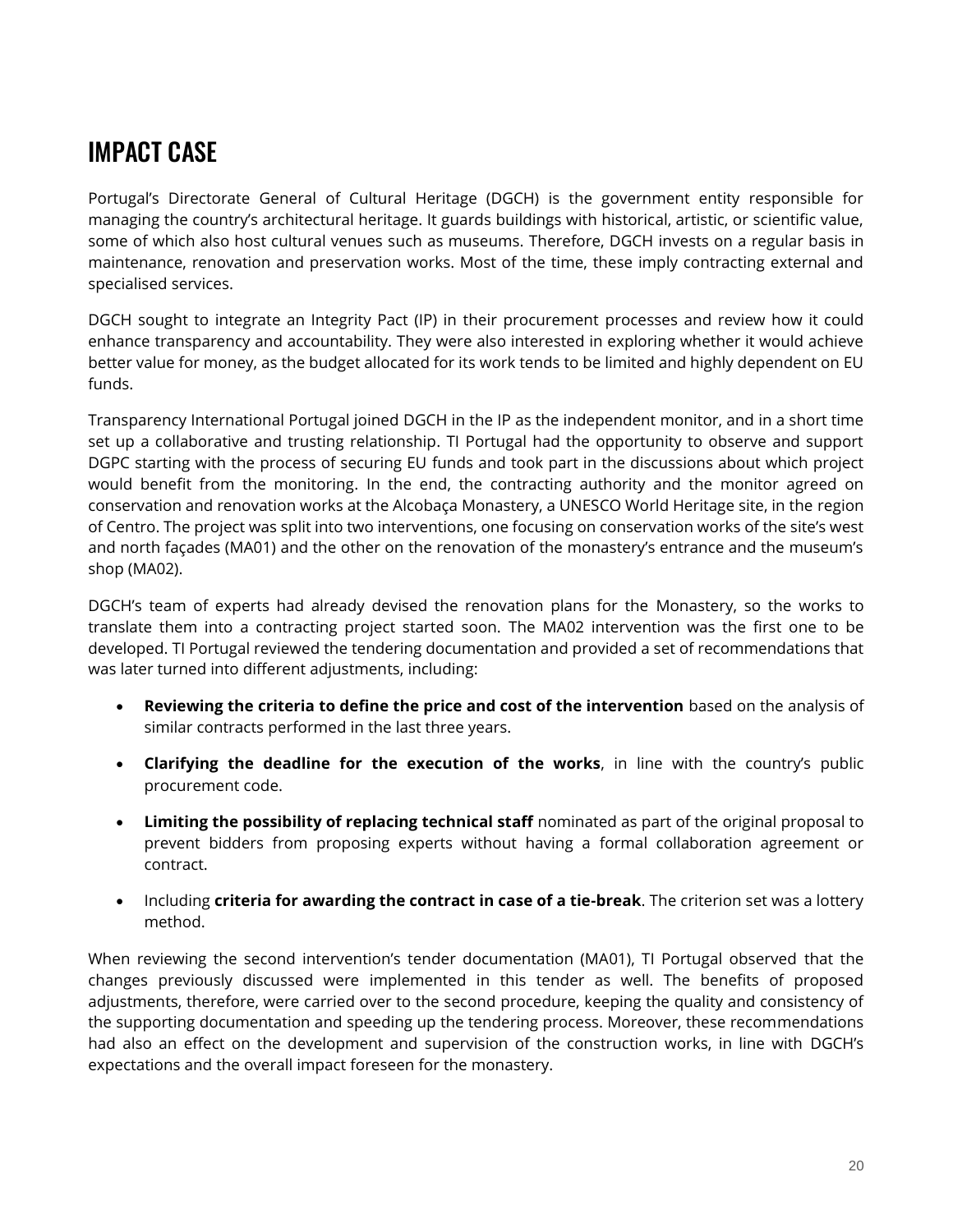Thanks to the Integrity Pact implemented on the renovation of the Alcobaça Monastery in Portugal, the monitoring mechanism allowed to improve tendering documentation, **promoting better value for money** and **fostering project timeliness**.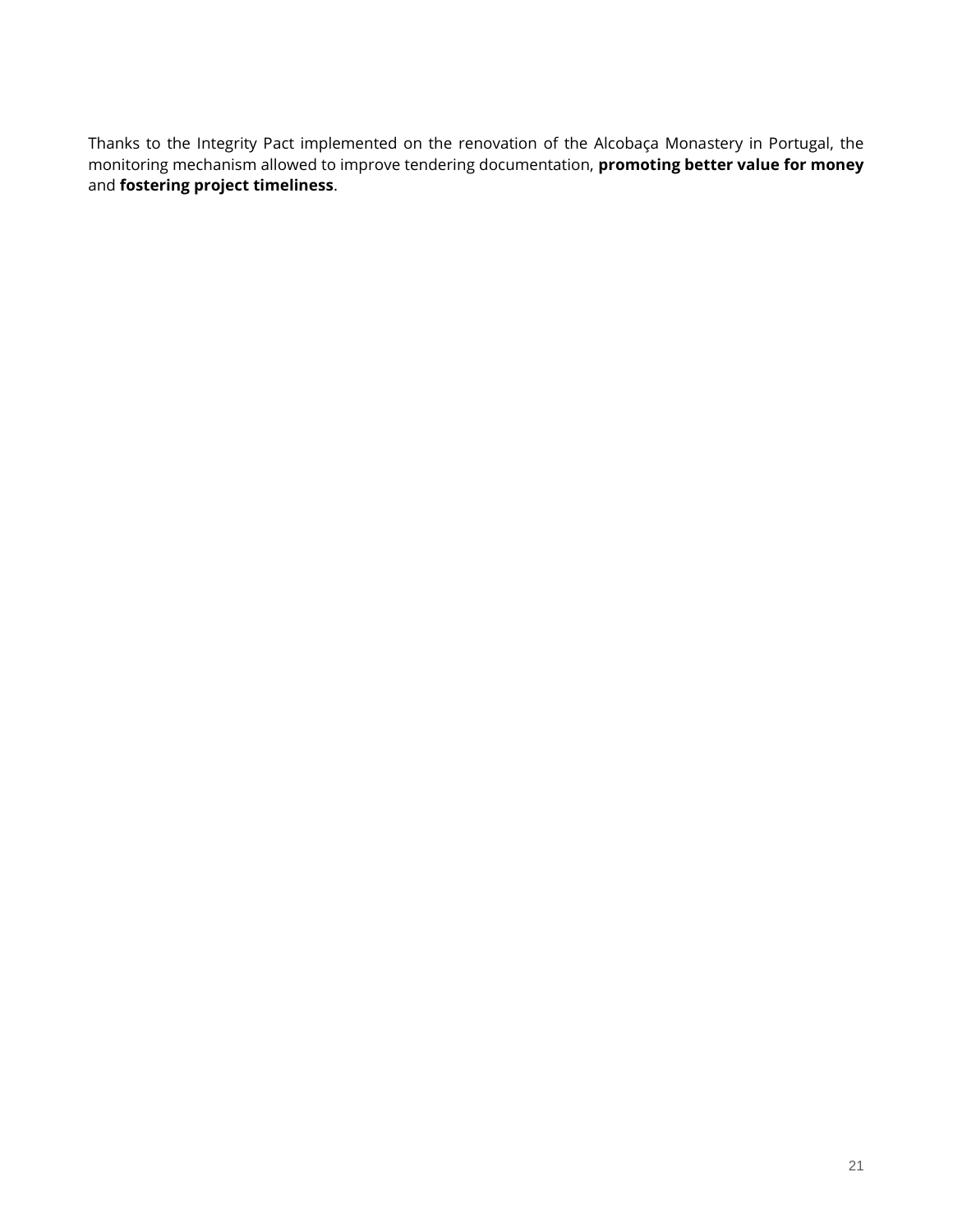## <span id="page-22-0"></span>INTEGRITY PACTS EU'S IMPACT CASE 09 BULGARIA - CONSTRUCTION OF THE ZHELEZNITSA TUNNEL

BOOSTING CITIZEN ENGAGEMENT

| Country                 | <b>Bulgaria</b>                                                                                                                                                                                                                                        |
|-------------------------|--------------------------------------------------------------------------------------------------------------------------------------------------------------------------------------------------------------------------------------------------------|
| Project                 | Construction of the Zheleznitsa tunnel (BG)                                                                                                                                                                                                            |
| Project description     | Design and construction of a 2 km tunnel along Struma motorway (part of<br>lot 3.1), near the village of Zheleznitsa in Bulgaria.                                                                                                                      |
| IP signature date       | 16/10/2017                                                                                                                                                                                                                                             |
| Contracting authority   | Road Infrastructure Agency (RIA)                                                                                                                                                                                                                       |
| Managing authority      | Ministry of Transport, Information Technology and Communications                                                                                                                                                                                       |
| Monitoring organisation | <b>Transparency International Bulgaria</b>                                                                                                                                                                                                             |
| Procedures monitored    | 3                                                                                                                                                                                                                                                      |
| Contracts awarded       | 3                                                                                                                                                                                                                                                      |
| Current stage           | Implementation                                                                                                                                                                                                                                         |
| Impact categories       | (1) Promote better value for money<br>(2) Enhance transparency and accountability<br>(3) Foster project timeliness<br>(4) Increase access and participation of citizens<br>(5) Encourage competition and fairness<br>(6) Support institutional changes |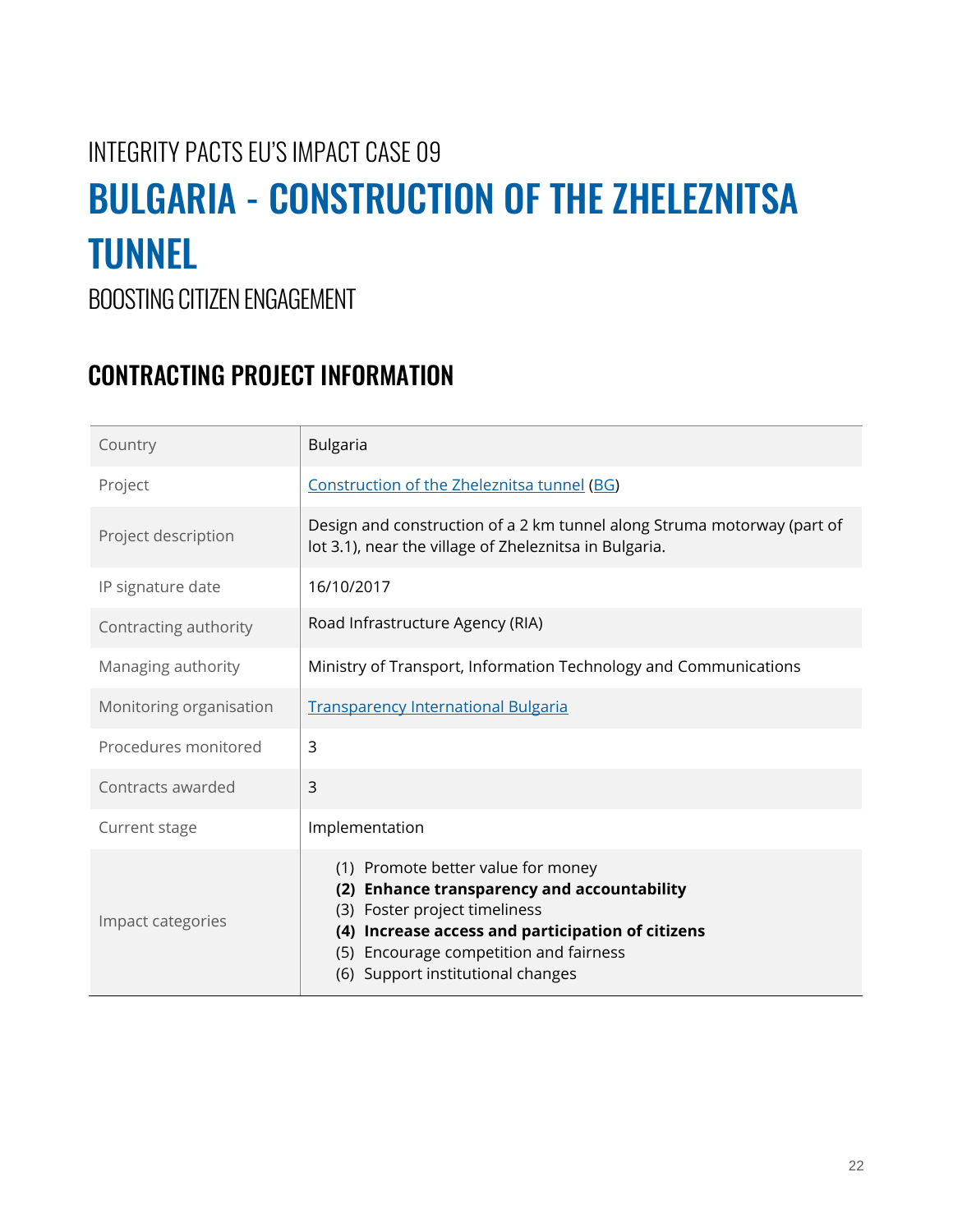The ongoing construction and modernisation of the Struma Motorway in Bulgaria is an important piece of the connectivity puzzle – for the country as well as the EU. The road carries the heaviest volume of traffic of any route crossing Bulgaria in the north-south direction and provides citizens with easy access to the large cities in the country's western part. The project has considerable strategic importance for the region, with the motorway providing an access to the Aegean Sea through Bulgaria.

The Road Infrastructure Agency (RIA) is managing this complex project and has divided the construction into different lots. One of them (lot 3.1) foresees a construction of a two-kilometre tunnel, passing between the municipalities of Blagoevgrad and Simitli, named after the closest village – Zheleznitsa.

Transparency International Bulgaria monitored the corresponding public contracting procedure, divided into three different contracts. Despite the multiple delays during its planning, tendering, and awarding stages, it is currently under construction and is expected to be completed in 2022.

To boost citizens' engagement, TI Bulgaria **designed and launched an online reporting tool** called *[Tunnel.report](https://integrity.transparency.bg/tunnel/)*. They aimed to **collect all feedback relevant to the implementation of the project from citizens**, especially the affected communities living nearby. Using the tool, people can share various observations, including reports about potential breaches to the contract, and submit questions. They can also upload images and geo-references, as well as report anonymously. TI Bulgaria has promoted it through different channels, including social media and a billboard.

While the reports received so far have not indicated any breaches of the contract or other wrongdoing, the tool has successfully channelled citizens' doubts and concerns regarding the project to the RIA. For instance, one citizen asked about how the village of Zheleznitsa would be connected to the new highway. Another one was interested in safe passages for the local fauna and the measures to protect the different species in the area. A couple of reports expressed concerns about safety measures because of rains and landslides observed in the construction sites.

Through TI Bulgaria's tool, citizens found a channel to reach out to RIA, share their doubts and concerns, and receive answers to their questions. In all cases, the monitor collected input from RIA – either written or verbal – and published online a response to each question received.

Thanks to the Integrity Pact implemented on the Zheleznitsa tunnel project in Bulgaria, the contracting authority boosted citizen engagement and answered local population's burning questions. In doing so, they **enhanced transparency and accountability of the project**, as well as **increased access and participation of citizens.**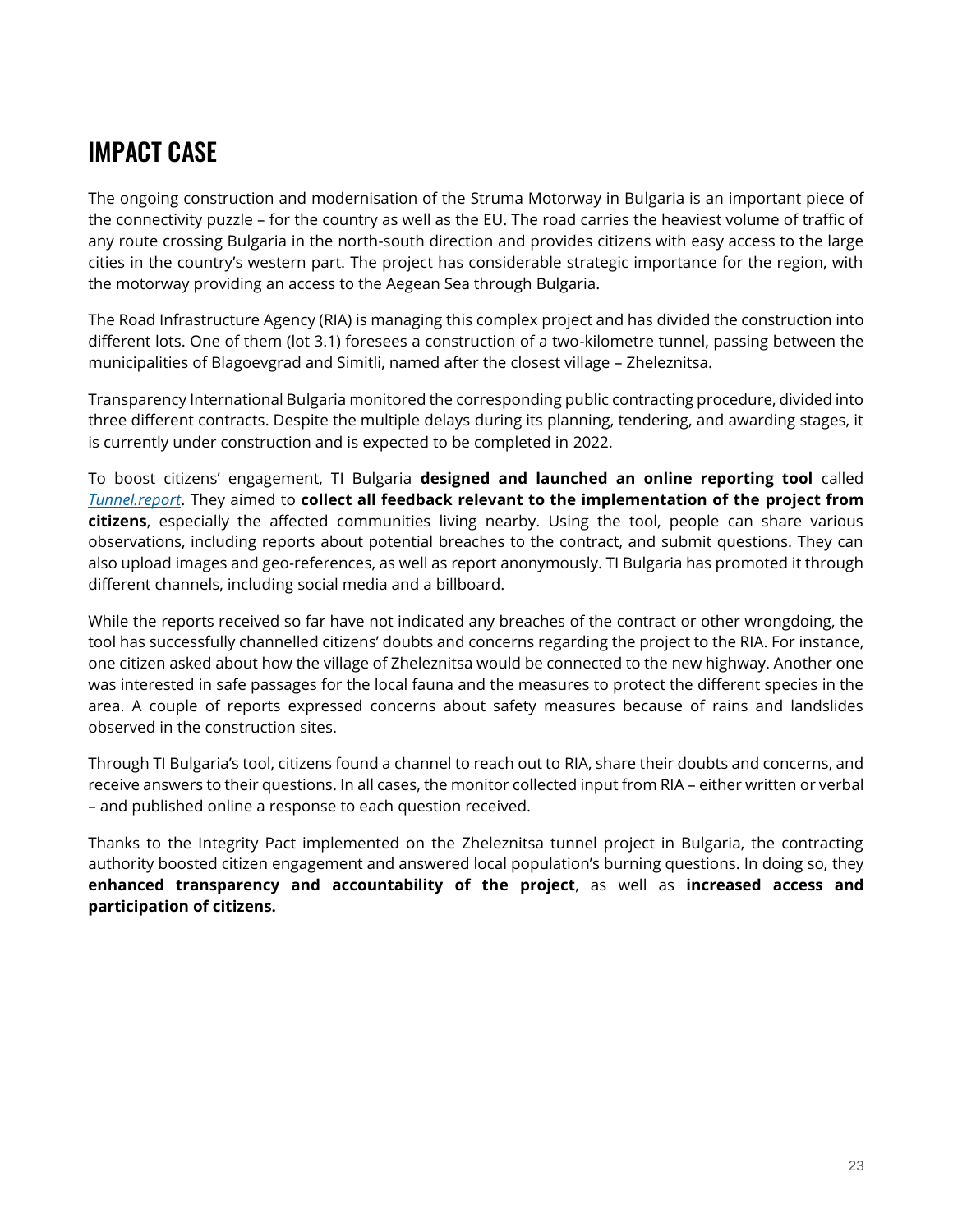## <span id="page-24-0"></span>INTEGRITY PACTS EU'S IMPACT CASE 10 HUNGARY – M6 HIGHWAY

#### MAXIMISING COMPETITION AND SAVINGS

| Country                 | Hungary                                                                                                                                                                                                                                                   |
|-------------------------|-----------------------------------------------------------------------------------------------------------------------------------------------------------------------------------------------------------------------------------------------------------|
| Project                 | M6 highway (HU)                                                                                                                                                                                                                                           |
| Project description     | Construction of a 25 km stretch in the M6 motorway in Hungary between<br>the towns of Boly and Ivandarda (a border crossing town), connecting to<br>the A5 motorway in Croatia                                                                            |
| IP signature date       | 26/10/2016                                                                                                                                                                                                                                                |
| Contracting authority   | Nemzeti Infrastruktúra Fejlesztő Zrt (National Infrastructure Development<br>Corporation, NIDC)                                                                                                                                                           |
| Managing authority      | Innovációs és Technológiai Minisztérium (Ministry of innovation and<br>technology)                                                                                                                                                                        |
| Monitoring organisation | <b>Transparency International Hungary</b>                                                                                                                                                                                                                 |
| Procedures monitored    | 2 <sup>1</sup>                                                                                                                                                                                                                                            |
| Contracts awarded       | $\overline{2}$                                                                                                                                                                                                                                            |
| Current stage           | Implementation                                                                                                                                                                                                                                            |
| Impact categories       | (1) Promote better value for money<br>Enhance transparency and accountability<br>(2)<br>(3) Foster project timeliness<br>(4) Increase access and participation of citizens<br>(5) Encourage competition and fairness<br>(6) Support institutional changes |

<sup>&</sup>lt;sup>1</sup> The monitoring for the second procedure ended in January 2021, since the contracting authority decided to not finance the construction works with EU funds.